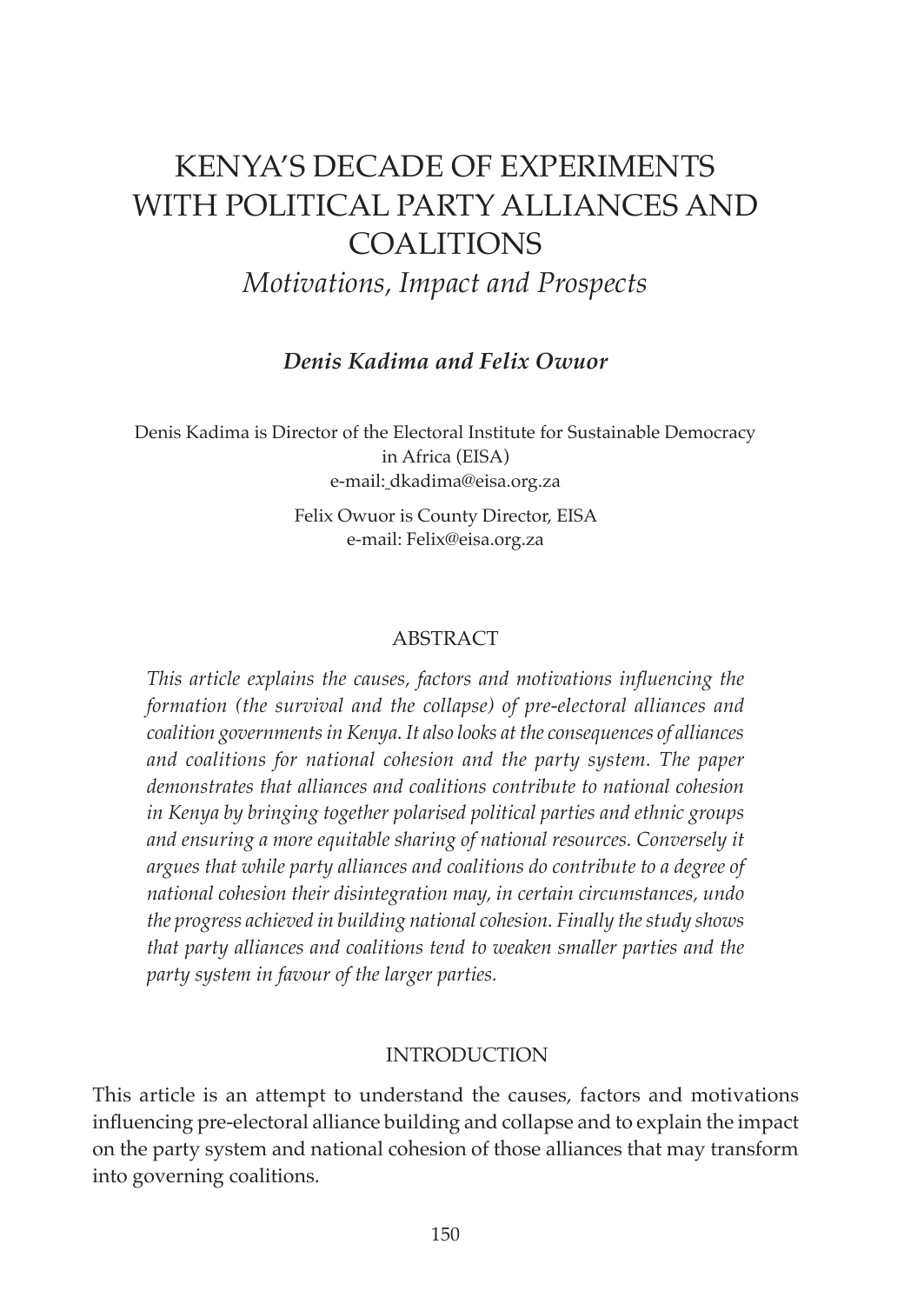A decade ago a broad-based pre-electoral alliance, the National Rainbow Coalition (NARC), won the national elections in Kenya, thus changing the face of contemporary electoral and government politics in that country. Since the 2002 general elections Kenyan politicians have realised that political parties that are serious about winning a national election or referendum and forming a government have no option other than to make a broad-based electoral pact and form parliamentary and governmental coalitions. The 2005 constitutional referendum, the 2007 general elections, the 2010 constitutional referendum and the 2013 general elections all followed this pattern and were fought by major pre-electoral political party alliances.

Shortly after the NARC's December 2002 election victory serious disagreements emerged between the constituent parties of the NARC, the National Alliance Party of Kenya (NAK) and the Rainbow Coalition, also known as the Liberal Democratic Party (LDP), the two main groupings which came together and signed the Memorandum of Understanding (MoU) creating the NARC (Kadima & Owuor 2006). The disagreements arose over the implementation of the MoU, dividing the coalition along its initial lines. This dispute almost paralysed Parliament until the end of the five-year term. The experience of NARC has provided many lessons for Kenyan party leaders and has served to influence the subsequent nature, character and functioning of alliances and coalitions in the country, as well as shaping the strategic approach of individual parties when making decisions to affiliate to a coalition.

In this article 'alliance' is defined as the coming together of at least two political parties prior to an election in order to maximise their votes and 'coalition' refers to the association of a minimum of two political parties to work together in Parliament and/or in government on the basis of the election outcome (Kadima & Owuor 2006). Therefore, an alliance is formed before an election and a coalition is generally built on the basis of the last election outcome. These definitions are consistent with Andrew Wyatt's characterisation of alliances and coalitions in which he argues that 'in forming coalitions, politicians leading disciplined parties have a clear idea of their respective strengths whereas politicians forming electoral alliances work with less certainty as they only have an estimate of the strength of their electoral support and how it might be affected by a potential alliance (Wyatt 1999).

The article will try to answer two research questions, namely: What are the causes and factors that motivate political parties to form alliances? Do the alliances and coalitions ultimately strengthen or weaken the country's party system and national cohesion?

To answer these questions, party leaders and representatives as well as selected academics and non-governmental professionals were interviewed. The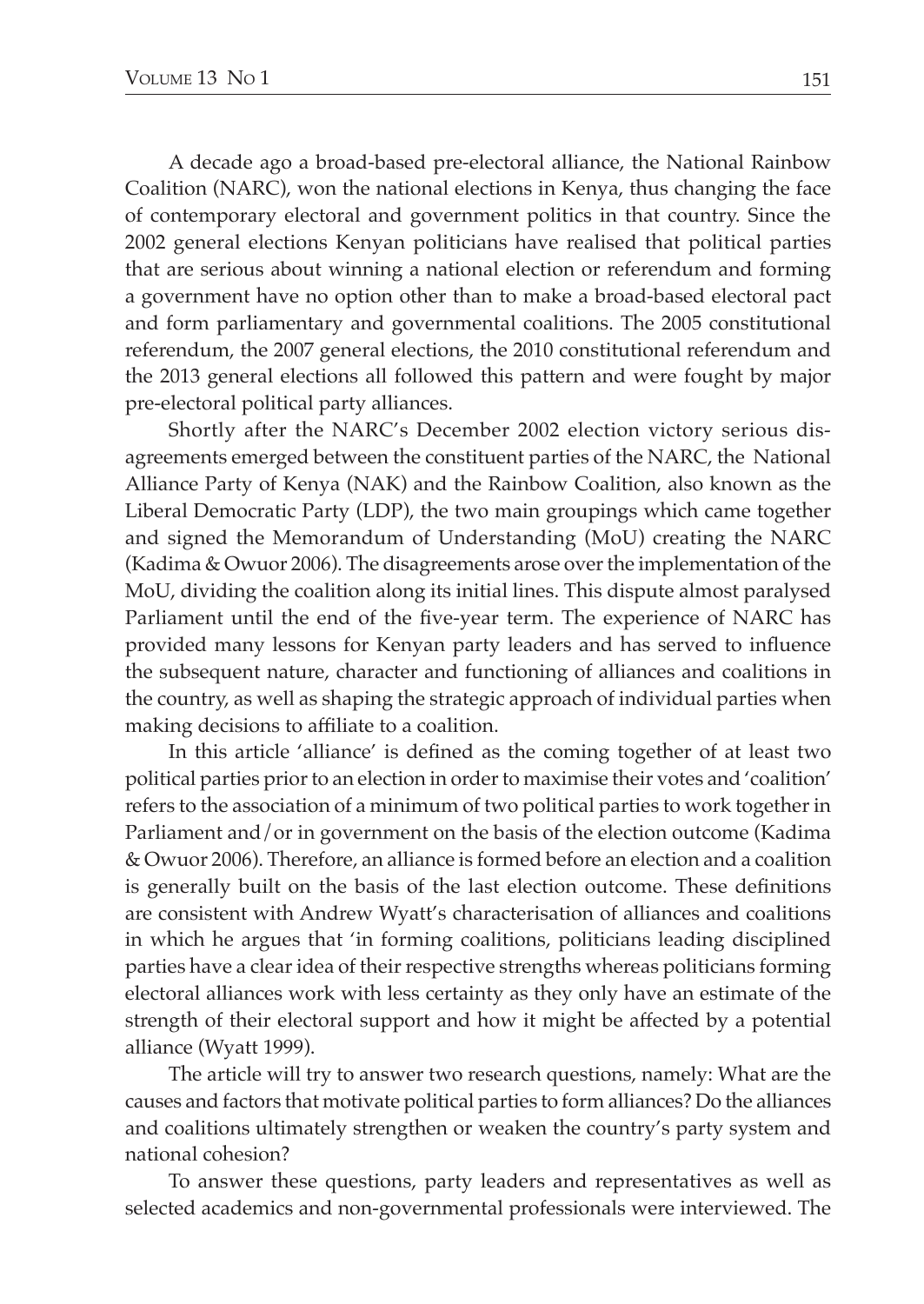interviews were based on a semi-structured questionnaire covering the questions mentioned in the preceding paragraph.

This article is subdivided into six sections, namely:

- Introduction: the study, its aim, approach and content;
- Historical overview of party alliances and coalitions in Kenya;
- Legal framework governing party alliances and coalitions in Kenya;
- Factors and motivations explaining party alliances and coalitions in Kenya;
- Effects of party alliances and coalitions on national cohesion and the party system;
- Conclusion: some conclusions and the possible future of party alliances and coalitions in Kenya.

## HISTORICAL OVERVIEW OF PARTY ALLIANCES AND COALITIONS IN KENYA

## *The 1992 and 1997 elections: Coalitions and alliances at the dawn of multiparty elections*

The historical context of party coalitions in Kenya is inextricably linked to the event that characterised the quest for the restoration of multiparty democracy in Kenya in the early 1990s. Towards the end of the 1980s serious agitation for political pluralism gripped the country in response to the political freedoms that had been curtailed by the then ruling party, the Kenya African National Union (KANU) (Maina 1997). While the centralisation of power in the executive and a powerful presidency were introduced at the dawn of independence, it was not until 1982, when Kenya became a *de jure* one-party state via a constitutional amendment (1982 Section A), that multiparty politics were outlawed. As a consequence KANU became the only party, a move that was also characterised by the concentration of executive authority in the president, effectively fusing the power of the state and the party.

In response to the shrinking political space a collaborative effort involving civil society organisations, religious organisations and political pressure groups coalesced under the Forum for the Restoration of Democracy (Ford) and began demanding inclusive and participatory governance. The efforts of these groups were aided by the political reorganisation of the international sphere, marked by the collapse of the Soviet Union and the end of the Cold War. The modus operandi that had for so long determined the nature of politics – sacrificing good governance at the altar of loyalty to the East-West divide that characterised the Cold War era – was replaced by the demand for more accountable and transparent governance.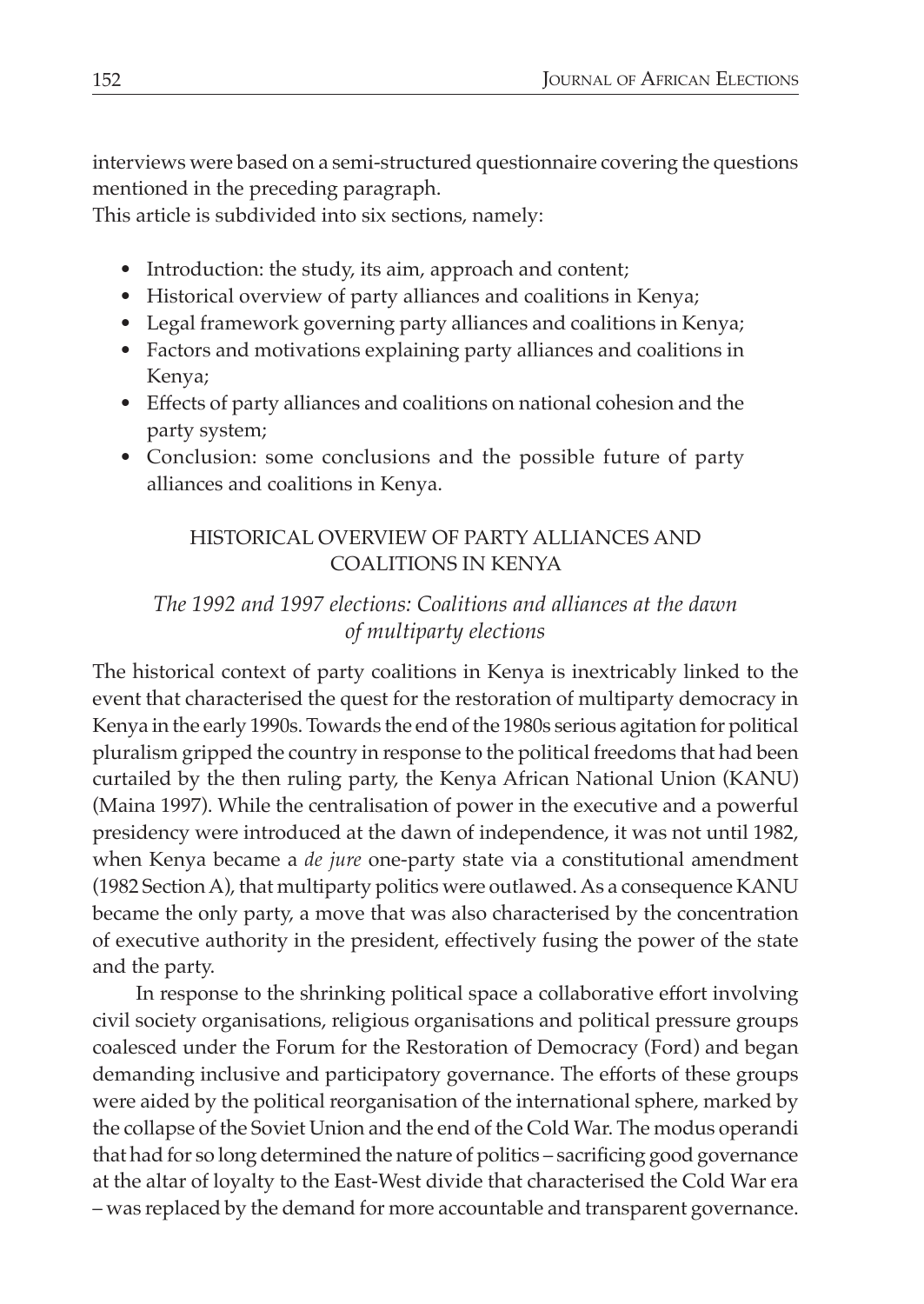The political pressure exerted by the pro-reform group (Ford) was met with repression by the KANU government, which preferred to maintain the status quo and not concede any substantial political space (Kadima & Owuor 2006). However, the relentless push by pro-reform organisations led KANU to convene an urgent National Governing Council (the Saitoti Committee of 1991) meeting which recommended the repeal of Section 2A of the Constitution and the introduction of multiparty politics.

While the reintroduction of multiparty politics gave political groups an opportunity to consolidate and present a unified force to counter KANU's hold on power, opposition leaders who were spearheading the return to multiparty politics equated multiparty democracy with the proliferation of political parties. Ford, which had emerged as a broad-based coalition, was faced with myriad problems and leadership wrangles that eventually led to a split and the registration of Ford factions as Ford-Kenya, led by Jaramogi Oginga Odinga, and Ford-Asili, led by Kenneth Matiba. By the time of the elections in December 1992 a total of 12 parties had been registered. This fragmentation and proliferation of parties split voter loyalties, allowing a relatively easy KANU victory in both the 1992 and the 1997 elections, with President Daniel arap Moi continuing as head of both party and state.

KANU's victory was not occasioned merely by the split of the opposition, a number of other factors contributed. To begin with, the constitutional amendment that reintroduced multiparty politics was not accompanied by comprehensive reforms. A key problem was the failure to curb the excessive concentration of power and authority in the office of the president. Hence, the country embraced multiparty democracy with laws that were suited to a one-party state (Kadima & Owuor 2006). Secondly, President Moi was not barred from contesting the multiparty elections despite having been in power for over a decade. Thus he contested both the 1992 and 1997 elections with all the privileges of incumbency. The powerful presidency also ensured that key appointments to electoral institutions were made by the president, who retained undue advantage in the composition and operation of these institutions.

KANU won both the presidential and the parliamentary elections in both 1992 and 1997. In 1992 President Moi won with 38% of the total votes while KANU won 99 of the 188 parliamentary seats. The combined opposition parties won a total of 89 parliamentary seats and the largest share of the presidential votes, which were divided among them. A similar scenario was repeated in 1997 elections, where KANU won the presidency with 40% and scooped a total of 113 seats of the increased number of 222 (including 12 nominated). KANU's victory was guaranteed by the direct presidential election and simple majority electoral system that had been in place in Kenya since independence. Owing to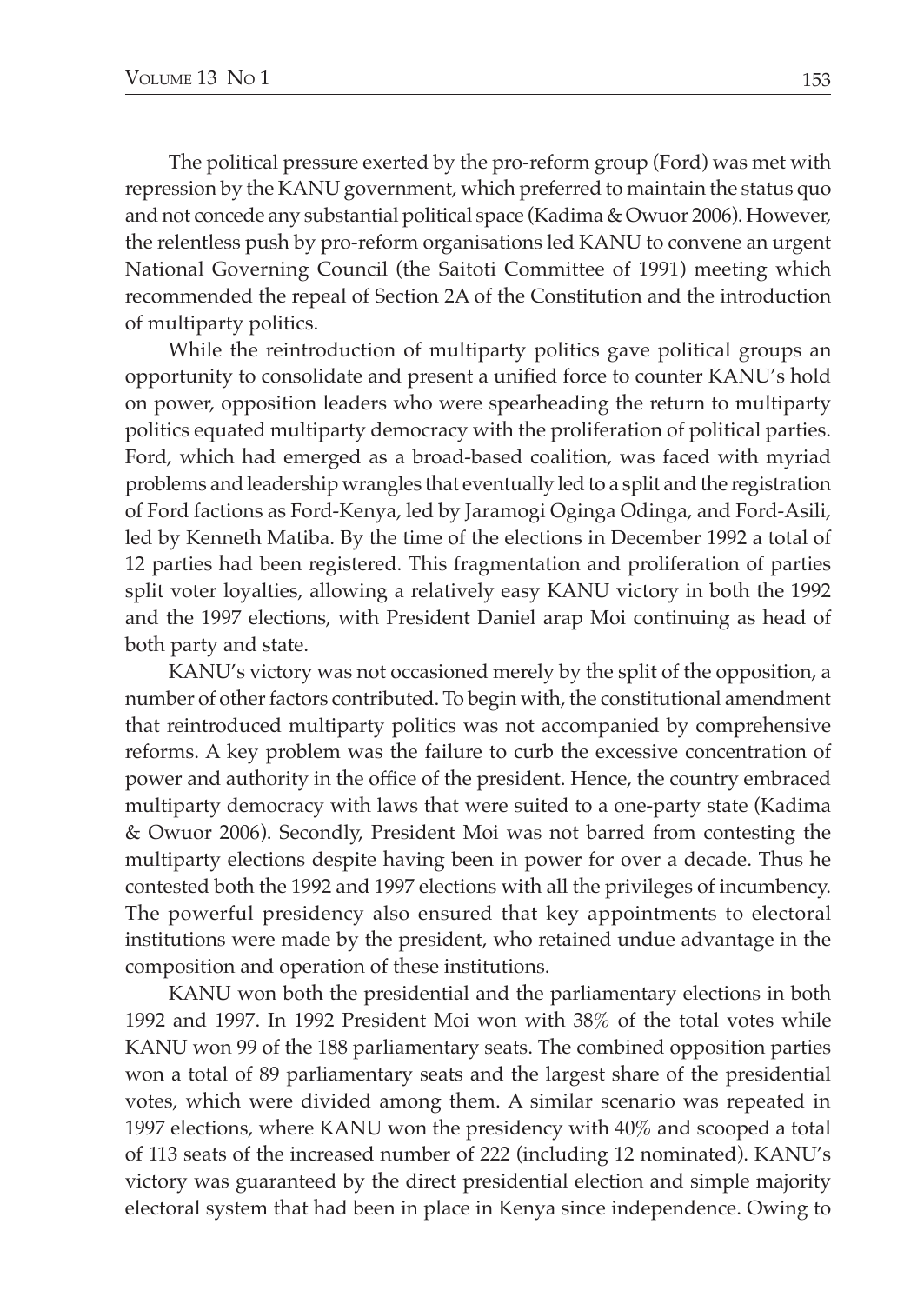the incumbency privilege and the skewed constituency delimitation that had favoured KANU strongholds, victory was virtually assured.

| <b>Candidate and Party</b>     | No of Votes | % of Votes |
|--------------------------------|-------------|------------|
| Daniel arap Moi (KANU)         | 1964867     | 36.8       |
| Kenneth Matiba (Ford-Asili)    | 1 430 627   | 26.8       |
| Mwai Kibaki (Democratic Party) | 1 064 700   | 20.0       |
| Oginga Odinga (Ford-Kenya)     | 944 564     | 17.7       |
| Others                         | 43 037      | 0.8        |

**Table 1 Results of the 1992 Presidential Election**

Source ECK results 1992

| <b>Candidate and Party</b> | <b>No of Votes</b> | % of Votes |
|----------------------------|--------------------|------------|
| Daniel arap Moi (KANU)     | 2 500 856          | 40.51      |
| Mwai Kibaki (DP)           | 1 911 472          | 30.97      |
| Raila Odinga (NDP)         | 667886             | 10.82      |
| Michael Wamalwa (Ford-K)   | 505 704            | 8.19       |
| Charity Ngilu (SDP)        | 488 600            | 7.91       |
| Martin Shikuku (Ford-A)    | 36 512             | 0.59       |
| Katama Mkangi (KNC)        | 23 5 54            | 0.38       |
| George Anyona (KSC)        | 16428              | 0.27       |
| Kimani Wanyoike (Ford-P)   | 8 3 0 6            | 0.13       |
| Koigi wa Wamwere(KENDA)    | 7745               | 0.13       |
| Munyua Waiyaki (UPPK)      | 6 1 9 4            | 0.10       |
| Godfrey Mwereria (GAP)     | 4 6 2 7            | 0.07       |
| Wangari Maathai (LPK)      | 4 1 9 6            | 0.07       |
| Stephen Oludhe (EIC)       | 3691               | 0.06       |
| Joseph Kangethe (UPPK)     | 3584               | 0.06       |

**Table 2 Results of the 1997 Presidential Election**

Source: ECK official results 1997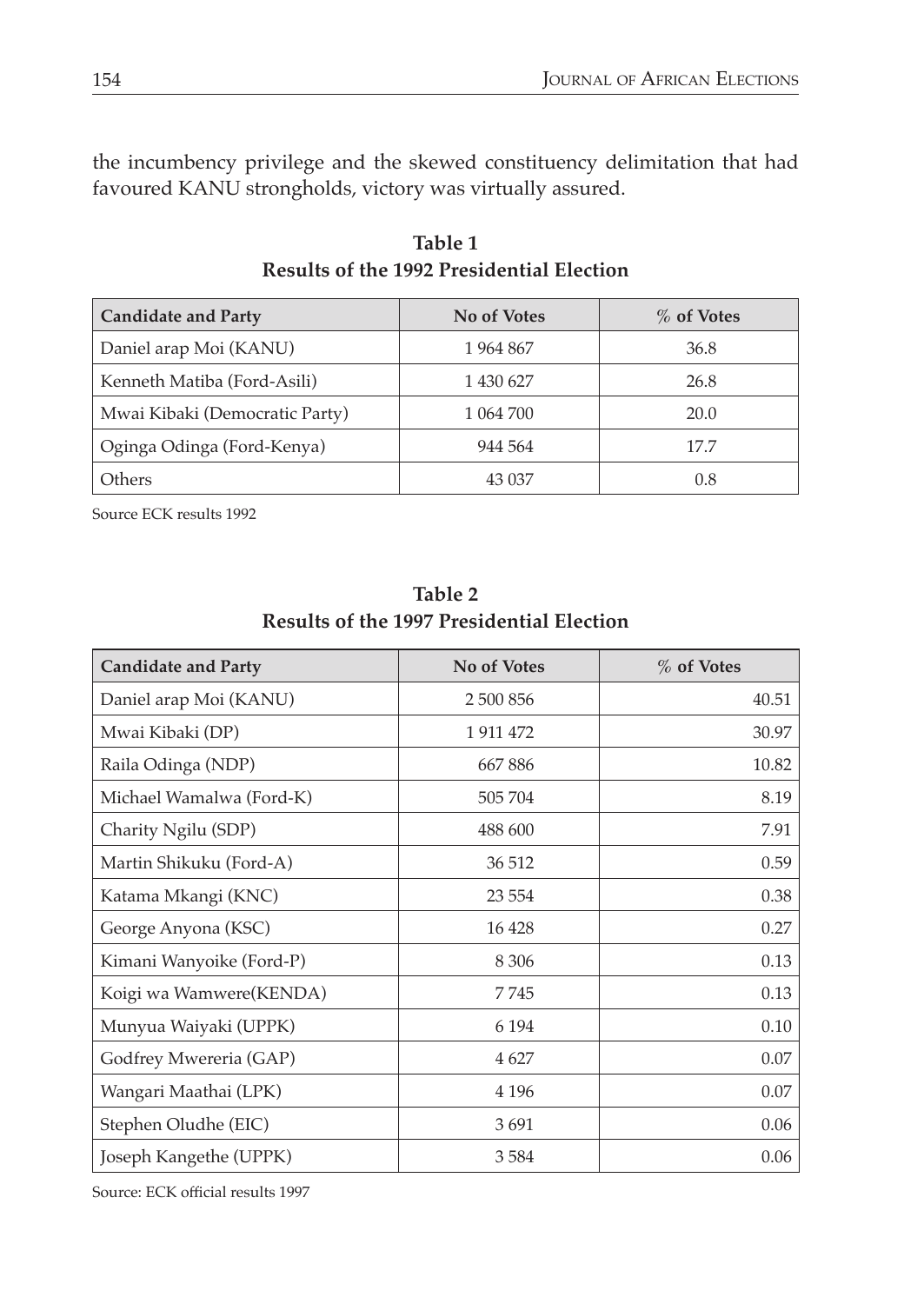#### *The 2002 elections and the NARC coalition*

The lessons learnt by the opposition parties from the 1992 and 1997 general elections underpinned the preparations for the 2002 elections. The reality that a fragmented opposition could not win against a well-established and entrenched incumbent party that had been in power since independence became apparent to opposition parties and compelled them to initiate talks geared towards forming an alliance. The realisation that President Moi, who had served his two five-year terms, was ineligible to contest subsequent elections stirred KANU, which had been in power, into considering some form of alliance with other parties.

In the run-up to 2002 elections two competing alliance-building initiatives were pursued simultaneously. The first involved KANU and the National Development Party (NDP), which had resolved to form an alliance after the 1997 elections. The second involved opposition parties, among them the Democratic Party (DP), Ford-Kenya and the National Party of Kenya (National Alliance for Change).

The culmination of the KANU and NDP alliance was the merger in February 2002 that saw the NDP's Raila Odinga dissolve his party and merge with KANU. This merger was, however, short lived. In a bid to craft his own succession plans President Moi announced his endorsement of Uhuru Kenyatta and unilaterally declared him KANU's presidential candidate, a move that upset the more established leaders of KANU. Raila Odinga spearheaded opposition to the move and signalled a desire to oppose Uhuru Kenyatta. Disgruntled figures within KANU announced the formation of the Rainbow Alliance, whose name signified the diverse composition of the group. Prominent personalities coalescing under the Rainbow banner included George Saitoti, Raila Odinga, Kalonzo Musyoka, Musalia Mudavadi and Joseph Kamotho.

Meanwhile, progress in the opposition coalition led to the transformation of the National Alliance for Change into the NAK, led by Mwai Kibaki, Kijana Wamalwa and Charity Ngilu.

Towards September 2002 the problems within KANU reached a point of no return. The Rainbow group, which had by then registered a party called the Liberal Party (LDP) of Kenya, defected en masse from KANU and joined hands with the NAK to form NARC, with President Mwai Kibaki as its presidential candidate (Kadima & Owuor 2006). NARC was a mass movement and a coalition of various sectors that united purposely to defeat KANU and Uhuru Kenyatta in the 2002 election. The coalition agreement that brought the various factions of NARC together was embodied in the Memorandum of Understanding which was to provide the blue print of governance for the NARC administration.

NARC overwhelmingly won the 2002 presidential elections and also won the majority of seats in Parliament.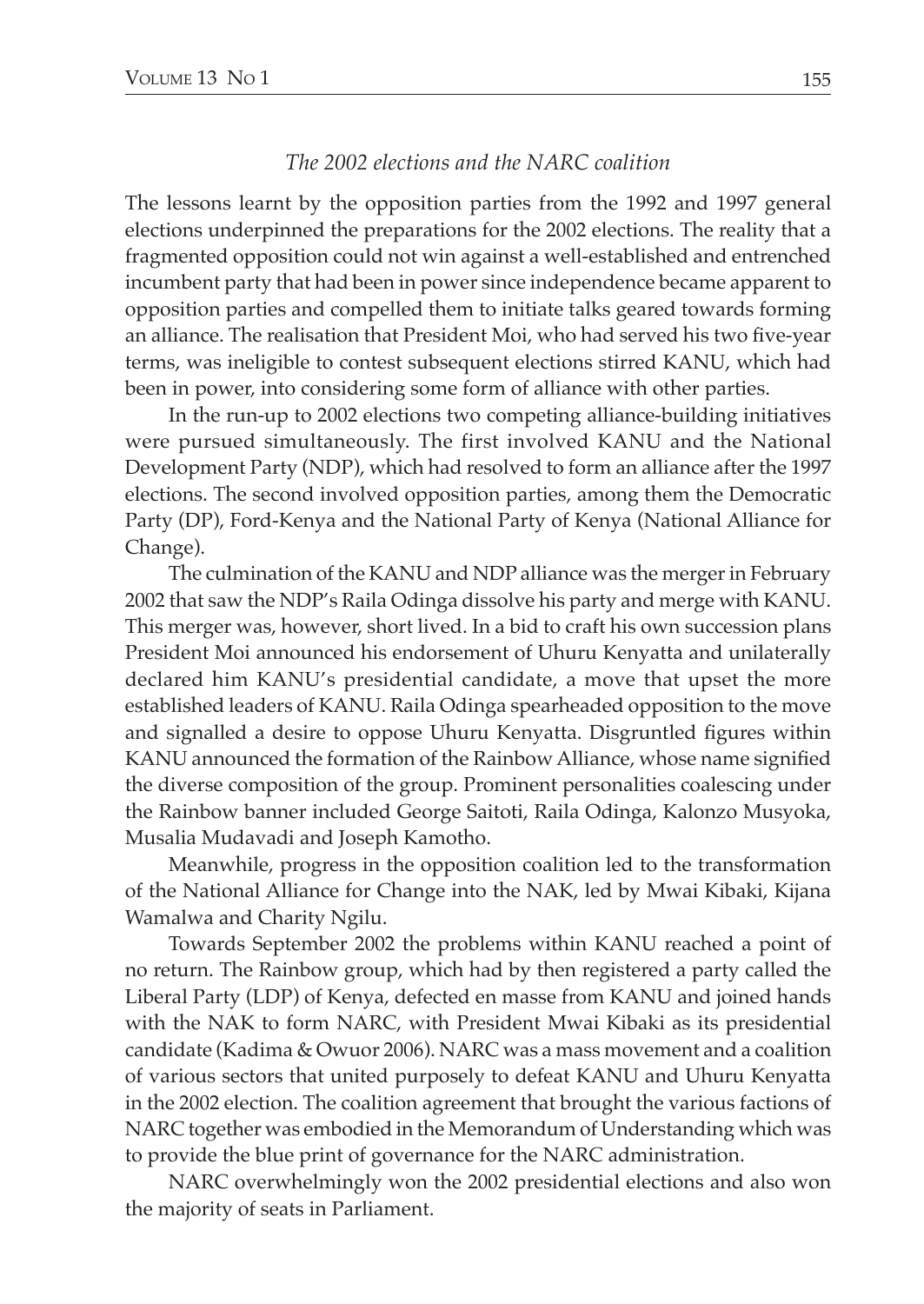| Candidate                          | No. of Votes | % of Votes |
|------------------------------------|--------------|------------|
| Mwai Kibaki (NARC)                 | 3 636 783    | 61.3       |
| Uhuru Kenyatta (KANU)              | 1 837 479    | 30.2       |
| Simion Nyachae (Ford -People)      | 3 62 668     | 5.9        |
| James Orengo (SDP)                 | 24 340       | 0.4        |
| Waweru Ng'ethe (Chama Cha<br>Umma) | 9 9 4 1      | 0.1        |

**Table 3 Results of the 2002 Presidential Election**

Source: ECK official results 2002

#### The collapse of NARC

From the outset it was clear that the overriding factor that had led to the formation of NARC was the need to defeat KANU and win political power. Despite the fact that the NARC MoU outlined issues of governance the leadership was not committed to fulfilling the pledges contained in the NARC manifesto and the power-sharing agreement reached between the two parties.

The most contentious issue was the position of prime minister, which had been earmarked for Raila Odinga<sup>1</sup> of the LDP. Most of the leaders close to President Kibaki saw the elevation of Odinga to the prime ministership as a challenge to them. To avoid this, some of them sought to discourage President Kibaki from establishing the position. Connected to the disagreement over the creation of the position of prime minister was the 50-50 power-sharing arrangement between the LDP and NAK factions of NARC that had been contemplated in the MoU. Based on the appointments made by President Kibaki the NAK faction received a disproportionate share of Cabinet positions, which was contrary to the preelection deal between the two coalition partners.

Another contentious issue was the enactment of a comprehensive constitution, which formed a key pillar of the NARC manifesto. During the campaigns NARC had pledged that the new constitution would be enacted within the first 100 days of its assumption of office. Since NARC had come to power under the old Constitution, which had concentrated power in the presidency, members of the executive arm of government, who, themselves, wielded substantial powers,

<sup>1</sup> Raila Odinga was credited with endorsing Kibaki and ensuring that NARC held together.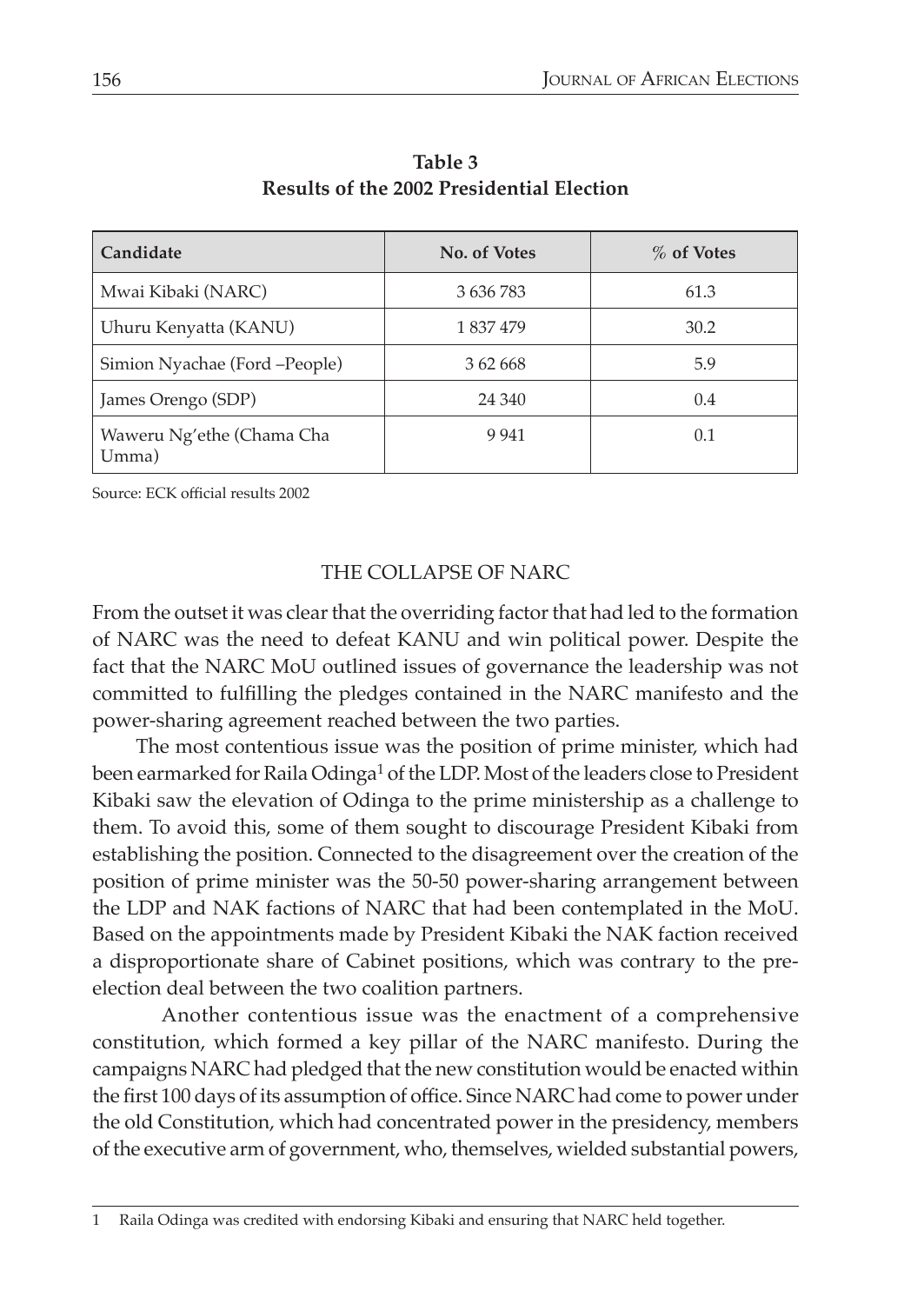saw nothing wrong with governing under the old Constitution. Procrastination and disagreement over the completion of the constitutional review process persisted throughout NARC's five-year term and contributed significantly to the final breakup of the coalition during and after the 2005 constitutional referendum.

Following years of corruption and ineptitude NARC came to power on the basis of the twin promises of zero tolerance of corruption and the efficient use of state resources. However, soon after it assumed power allegations of corruption threatened NARC's survival, with key personalities named as allegedly complicit in corrupt practices. The epitome of the corruption scandals was the Anglo Leasing scandal that implicated key people surrounding President Kibaki, and which was ostensibly engineered to amass the campaign money required to re-elect Kibaki in 2017.

The split within NARC was also caused by disagreement over policy issues. The policy positions contained in the NARC manifesto<sup>2</sup> were not the product of broad consultation or participation by the constituent parts of the coalition. The time constraint imposed by the election date led the party to craft policy positions whose implementation could not be guaranteed. Further, the entrenched positions held by the affiliated NAK and LDP on key issues were not harmonised, resulting in different expectations among the coalition partners of the way in which the government's mandate would be executed.

Despite the challenges faced by NARC the coalition managed to hold for two and half years amid growing discontent, until 2005. The final split was caused by the acrimonious and divisive campaign that surrounded the 2005 constitutional referendum. In the run-up to the referendum a clear fault line over the proposed new Constitution pitted the two factions of NARC against each other. The LDP wing opposed the Constitution, citing massive manipulation of the draft Constitution by the government, and the NAK wing supporting the draft Constitution as amended by the Wako Committee.3 During the campaigns for the passage of the new Constitution, the Electoral Commission of Kenya (ECK) inadvertently created two symbols – orange for those who were opposed to the Constitution and banana for those who supported it. The orange symbol was soon transformed into the Orange Democratic Movement (ODM), which eventually became a political party. In the ensuing campaign the ODM succeeded in mobilising nationwide support and emerged victorious in the referendum campaign, effectively defeating the passage of the new Constitution.

Upon the defeat of the Constitution President Kibaki swiftly dissolved the Cabinet, a move that was ostensibly intended to purge political dissenters and get

<sup>2</sup> The LDP wing, for example, preferred devolution, while the NAK wanted to retain the centralised system of governance.

<sup>3</sup> A committee appointed by President Kibaki and headed by former Attorney General Amos Wako.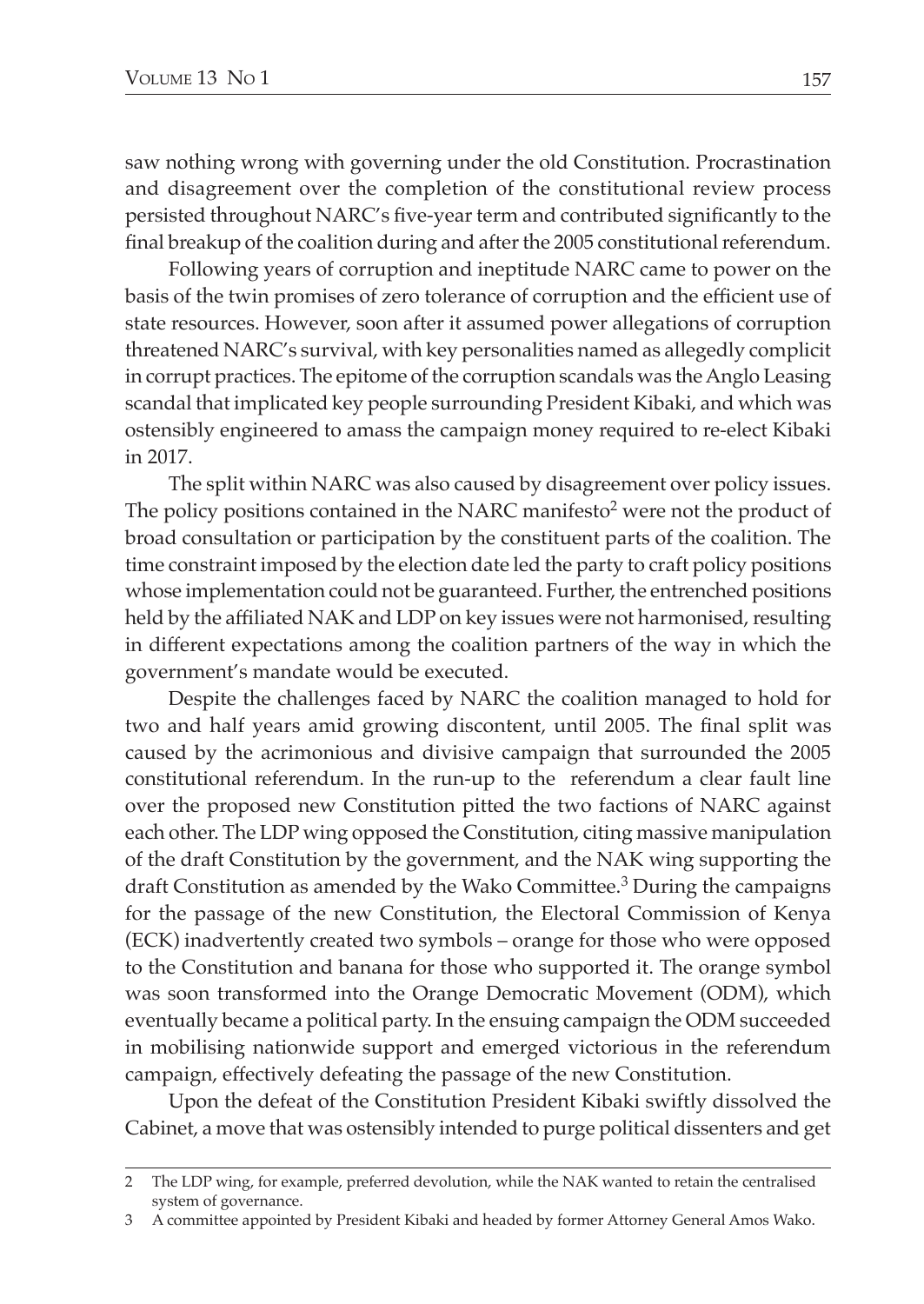rid of the Orange members still in the Cabinet and who had opposed the passage of the new Constitution. The president also began to entice the KANU leadership, led by Uhuru Kenyatta, $4$  who was in opposition but who had begun to warm to the government. When Kibaki reconstituted the Cabinet, all the Orange members led by Raila Odinga and Kalonzo Musyoka were left out , precipitating the formation of a new alliance in anticipation of the 2007 elections and Kibaki's re-election.

## *The 2007 elections: Party of National Unity and the Orange coalition*

The 2005 constitutional referendum set the tone and pace for the 2007 general elections. The polarisation, divisions and tensions that had emerged during the campaigns by the ODM, allied to Raila Odinga, and the government coalition headed by President Kibaki left nothing to chance as they criss-crossed the country galvanising votes in an attempt to forge a winning coalition.

Realising that the NARC coalition had completely collapsed, President Kibaki and his inner circle immediately began to shop for a 'party vehicle' with which Kibaki could contest the 2007 elections. The dilemma faced by the Kibaki side of the divide was how to persuade Charity Ngilu, who was the registered chairman of NARC but was in the Odinga camp, to give up the leadership of the party. When these efforts failed, those with an interest in Kibaki's re-election registered a number of new parties, among them NARC-Kenya and the Grand National Union (GNU) to provide Kibaki with a party platform. The problem, however, was that these parties were formed by people who were close to Kibaki, thereby depriving them of national appeal. President Kibaki recognised that to effectively challenge the ODM, which had transformed itself from a mass coalition into a single political party, he needed a party that could appeal to the diverse ethnic communities in Kenya, and regionally across the then eight provinces. Shortly before the 2007 election the Party of National Unity (PNU) was formed and Kibaki immediately declared that he would defend his seat on a PNU ticket.

The Orange Movement, too, faced a number of problems, especially that of transforming itself from a mass movement into a political party. The challenges of managing public expectations and leadership differences within the ODM, reminiscent of the schisms within NARC, threatened the survival of the movement. The first complication was that, while the leadership was still busy campaigning for the referendum under the Orange Movement, which was then a loose organisation, individuals aligned with the Kibaki government side registered a political party called the Orange Democratic Movement Party (ODM) to pre-empt any such registration by the leadership of the Orange Movement.

<sup>4</sup> Although Uhuru Kenyatta opposed the Constitution he was reluctant to join ODM party that had been formed soon after the referendum.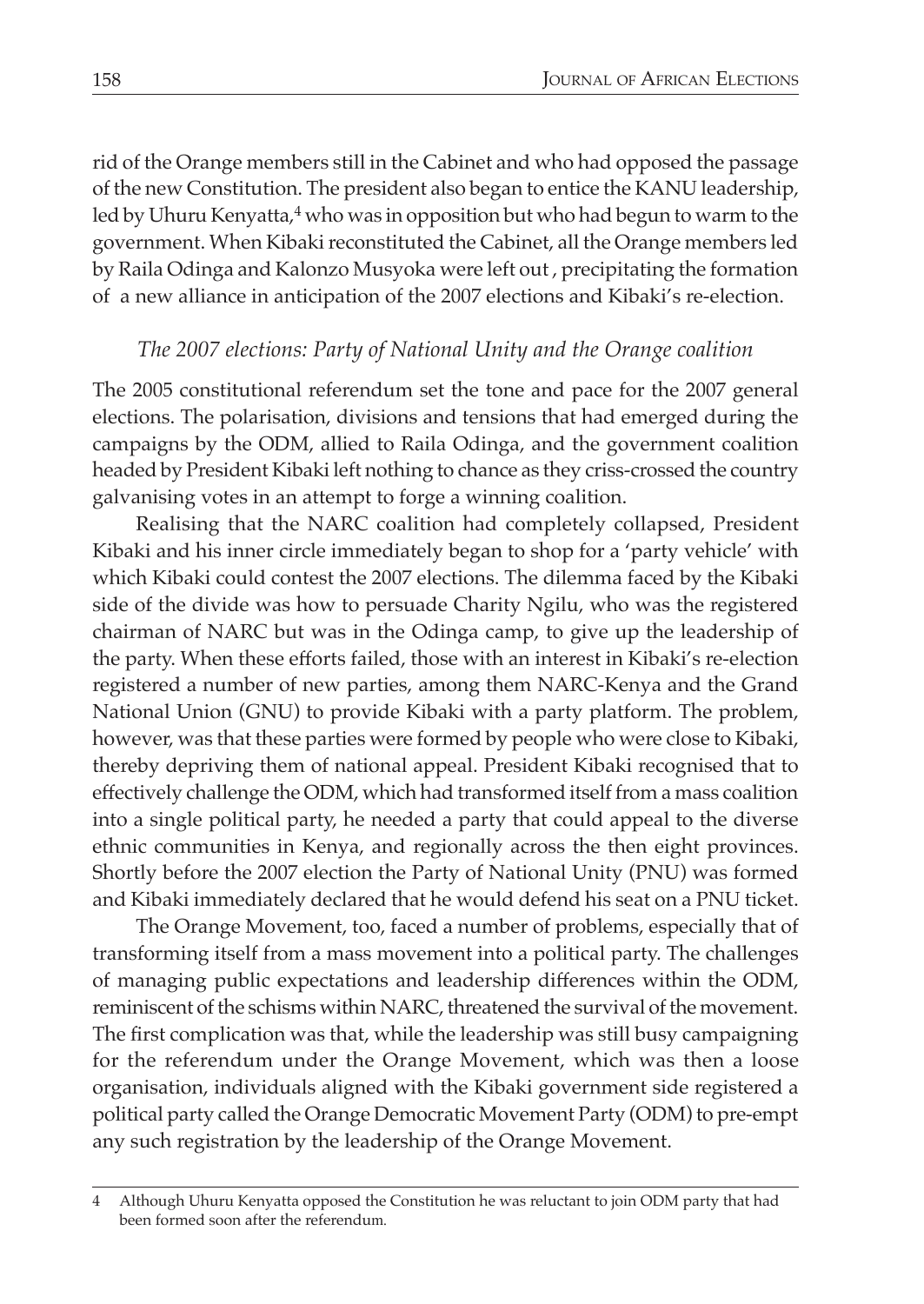As a counter strategy, the leadership of Orange registered the Orange Democratic Movement of Kenya (ODM-K) to contest the 2007 elections. However, in the run-up to the elections a leadership row involving two prominent Orange leaders, Raila Odinga and Kalonzo Musyoka, created problems for the new party. The bone of contention was who would be the presidential candidate and the process by which that candidate was to be selected.

When reconciliation talks failed Raila Odinga entered into negotiations with the leadership of the Orange Democratic Movement, whose leaders agreed to relinquish the leadership of the party. Odinga and the majority of ODM-K members defected to the ODM, effectively weakening the ODM-K and reducing it to just a small portion of the Eastern Province of the country, from where Kalonzo Musyoka hailed. The 2007 general election, therefore, became a two-horse race involving the Party of National Unity, headed by President Kibaki, and the ODM, headed by Raila Odinga, with the ODM-K, headed by Kalonzo Musyoka, playing the role of a small but crucial 'third force'

| <b>Candidate and Party</b>                            | <b>No of Votes</b> | % of Votes |
|-------------------------------------------------------|--------------------|------------|
| Emilio Mwai Kibaki (PNU)                              | 4 578 034          | 46.38      |
| Raila Amolo Odinga (ODM)                              | 4 3 5 2 8 6 0      | 44.10      |
| Stephen Kalonzo Musyoka<br>$(ODM-K)$                  | 879 899            | 8.91       |
| Joseph Ngacha Karani (Kenya<br>Patriotic Trust Party) | 21 168             | 0.21       |
| Pius Muiru (Kenya Peoples'<br>Party)                  | 9665               | 0.10       |
| Nazlin Omar (Workers Congress<br>Party of Kenya)      | 8624               | 0.09       |
| Kenneth Stanley Matiba (Saba<br>Saba Asili)           | 8 0 4 9            | 0.08       |
| David Waweru Ng'ethe (Chama<br>Cha Umma)              | 5976               | 0.06       |
| Nixon Jeremiah Kukubo<br>(Republican Party of Kenya)  | 5926               | 0.06       |

**Table 4 Results of the 2007 Presidential Election**

Source ECK results 2007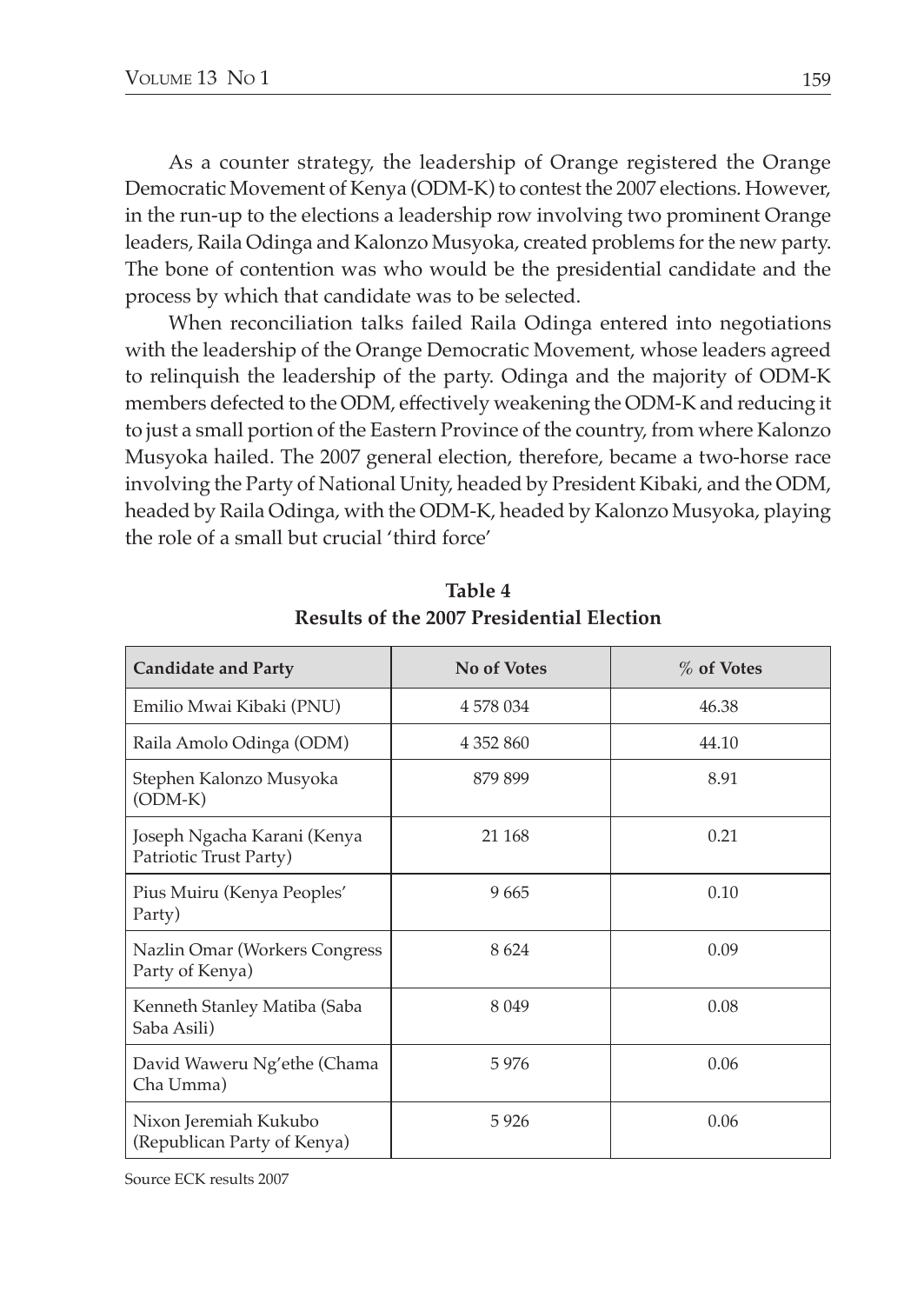## *2008 post-election violence and the emergence of the grand coalition government*

On 27 December 2007 Kenya held its fourth general elections since the reintroduction of multiparty democracy in 1991. Although the campaign period and election day were generally peaceful, the process of counting, collation, and transmission of results by the Electoral Commission of Kenya (ECK), Kenya's former election management body, was delayed, sparking tension and unrest that cast doubts on the credibility of the process. On 30 December 2007 the ECK declared President Kibaki the duly elected president, despite bitter protests from the ODM and questions from the European Union's observation mission about the integrity of the count.

According to the ECK, President Kibaki polled slightly over 4.5-million votes, while Raila Odinga garnered approximately 4-million. Kalonzo Musyoka came third, with slightly more than 800 000 votes. The announcement of the results sparked violent demonstrations characterised by the destruction of property and ethnically targeted killings and population displacement that lasted for a full seven weeks, with the social political and economic consequences lingering for much longer. The crisis precipitated a massive and unprecedented process of reform of the political structure and system.

Fearing the potential for a sustained violent conflict a team of Eminent Africans5 under the leadership of former UN Secretary-General Kofi Annan, aided by Tanzanian President Jakaya Kikwete, brokered an Africa Union (AU)-sponsored peace deal that returned Kenya to some level of stability. The mediation led to the signing of the National Accord and Reconciliation Act which established the Grand Coalition Government, bringing together the two parties (The Party of National Unity – PNU and the Orange Democratic Movement) as the main coalition partners. ODM-K formed a post-election coalition with the PNU, a move that saw Kalonzo Musyoka appointed vice-president.

In the light of the experience of contestation and subsequent conflict after the NARC MoU, the National Accord was entrenched in the Constitution and its provisions safeguarded both in the Constitution and through an Act of Parliament, $6$  thus avoiding the need to solve potential conflicts over the exercise of power and authority. The salient features of the Accord included, among other factors, the creation of the position of prime minister, which was earmarked for Raila Odinga, and the sharing of executive power between president and prime minister; the sharing of Cabinet and government positions on a 50-50 basis

<sup>5</sup> Other members of the team included Benjamin Mkapa and Graça Machel.

<sup>6</sup> Constitution of Kenya Amendment Act of 2008 and the National Accord and Reconciliation Act 2008.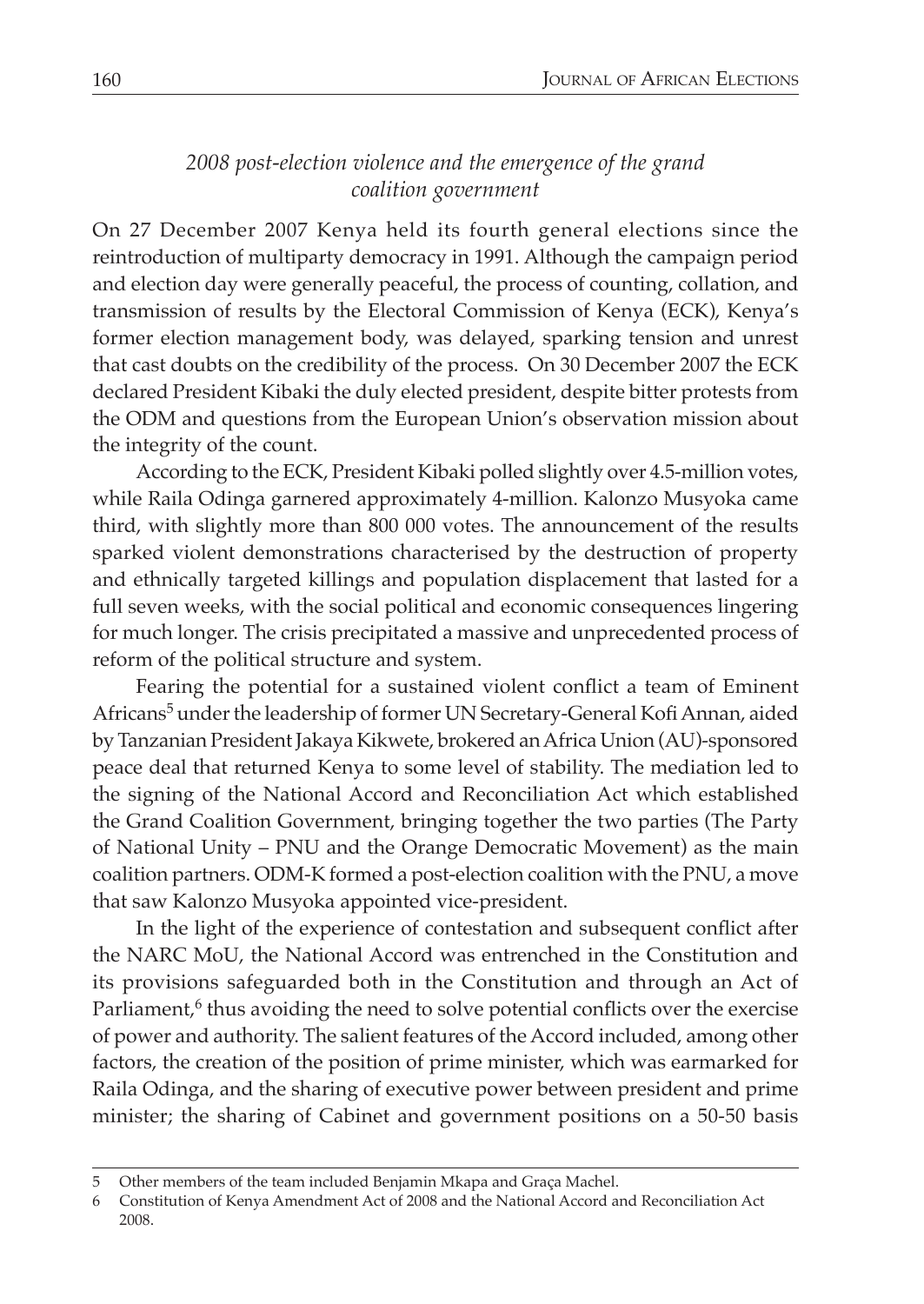and consultation in all the affairs of government. The Accord further provided mechanisms for the dissolution of the coalition. Of utmost importance was the constitutional protection of the Accord, which insulated it from arbitrary and unilateral interference by the political class.<sup>7</sup>

The Panel of Eminent Africans also recommended measures to accelerate long-term institutional reform of the judiciary, Parliament, the electoral system and land tenure practices. These were embodied in the Agenda 4 Item.8 The gist of these reforms was the attempt to address historical injustices touching on ethnicity, employment and income disparities (to be implemented over the period of a year). At the centre of the Agenda 4 Reforms was a comprehensive review of the Constitution. The constitutional review process began in 2009 and was completed on 4 August 2010, when the country overwhelmingly supported the new Constitution in a referendum. Within the context of electoral reform the Constitution contained detailed provisions concerning elections and political parties and recommended timelines for enacting election-related legislation.

For the most part, the Grand Coalition Government was credited with many achievements. It succeeded in restoring peace after the disputed 2007 election and the violence that followed. It was also instrumental in passing a new Constitution, something that had eluded the country for decades. The Constitution provided a new institutional framework for reform of election management, the state governance system, the distribution and devolution of powers and the administration of justice, among other elements. Of particular importance was the enactment of the election sector laws that facilitated the 2013 elections.

The Grand Coalition government was not without its challenges. The two centres of power (President Kibaki and Prime Minister Odinga) created by the Accord were a constant cause of friction and the legislative agenda of Parliament was often hamstrung by partisan politics, even though the tenth Parliament passed a record number of laws. While peace had been restored the coalition government did very little to promote national healing and reconciliation. Malpractices associated with the past, some of which, especially corruption, had become embedded and inscribed as modes of institutional practice, were proving difficult to unravel and stamp out.

## *Entrenching party coalition in the law: 2013 elections, Jubilee and CORD coalitions*

The 2013 elections marked a significant departure from those of the past in several ways. To begin with, the elections were held against the backdrop of the 2008

<sup>7</sup> Decision informed by both the 2002 KANU-NDP merger and the NARC coalition.

<sup>8</sup> The fourth agenda item identified by the panel that involved comprehensive reforms in the country to redress past imbalance and inequalities.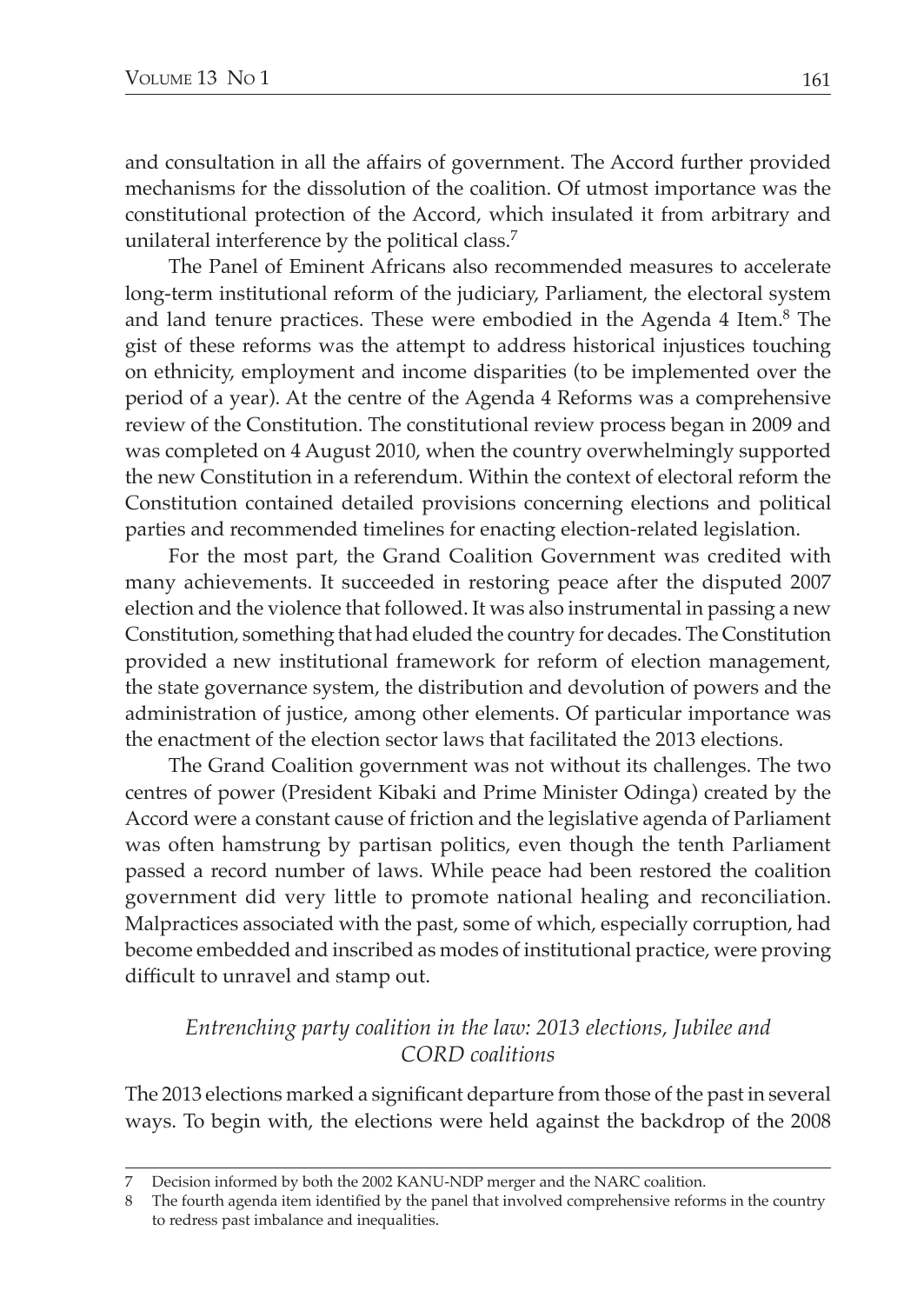post-election violence. They were also held under the new constitutional, legal and administrative legislation (Owour 2012) enacted in 2011 in compliance with the new Constitution. The complex nature of the 2013 elections was compounded by a number of factors: the new Constitution introduced a higher threshold for electing the president by providing for an absolute majority and a 25% support threshold across the newly introduced 47 counties. It also introduced new elective offices at national level and in the devolved government. Undoubtedly, the increased number of elective offices created a logistical nightmare for political parties and the IEBC, as evidenced by the logistical challenges experienced during the elections. The transitional nature of the elections and the fact that the International Criminal Court (ICC) proceedings in relation to the 2008 post-election violence and killings were ongoing at The Hague, compounded the problems.<sup>9</sup>

Within the context of coalition politics the new legal framework provided a mechanism for structured formation of party coalitions – in a major departure from past practice, in which coalition formation was merely premised on a gentleman's agreement, the Political Parties Act made provision for party coalitions and set down the timelines for concluding coalition agreements.

Pursuant to the provisions of the Political Parties Act and recognising that no political party would make it on its own without forming a coalition or alliance with others, preparations for 2013 elections, as with all past multiparty elections in Kenya, was characterised by talk of coalition formations. The two main coalitions (the PNU and the ODM) which had contested the 2007 elections had, to all intents and purposes, split and new factions formed within their ranks. In the ODM a split between erstwhile allies Raila Odinga and William Ruto had caused divisions within the party. Ruto declared that he would contest the election on a different party ticket; first joining the United Democratic Movement (UDM) and later the United Republican Party (URP). In the run-up to 2013 the ODM split further when the first deputy party leader, Musalia Mudavadi, defected and formed the United Democratic Forum (UDF).

Because President Kibaki was not seeking re-election, having served his constitutional term limit, the PNU split and the affiliate parties that supported the re-election of Kibaki disintegrated into various factions. During the initial stages ODM Kenya's Kalonzo Musyoka was involved in discussions with Uhuru Kenyatta in a bid to form an alliance. As the election date approached parties that had supported Kibaki tried desperately to woo Kenyatta to seek the presidency on their ticket. Kenyatta, however, rejected all attempts and registered The National Alliance Party (TNA), which he used to contest the presidency.

<sup>9</sup> The ICC indicted six individuals, among them William Ruto and Uhuru Kenyatta, over the 2008 post-election violence.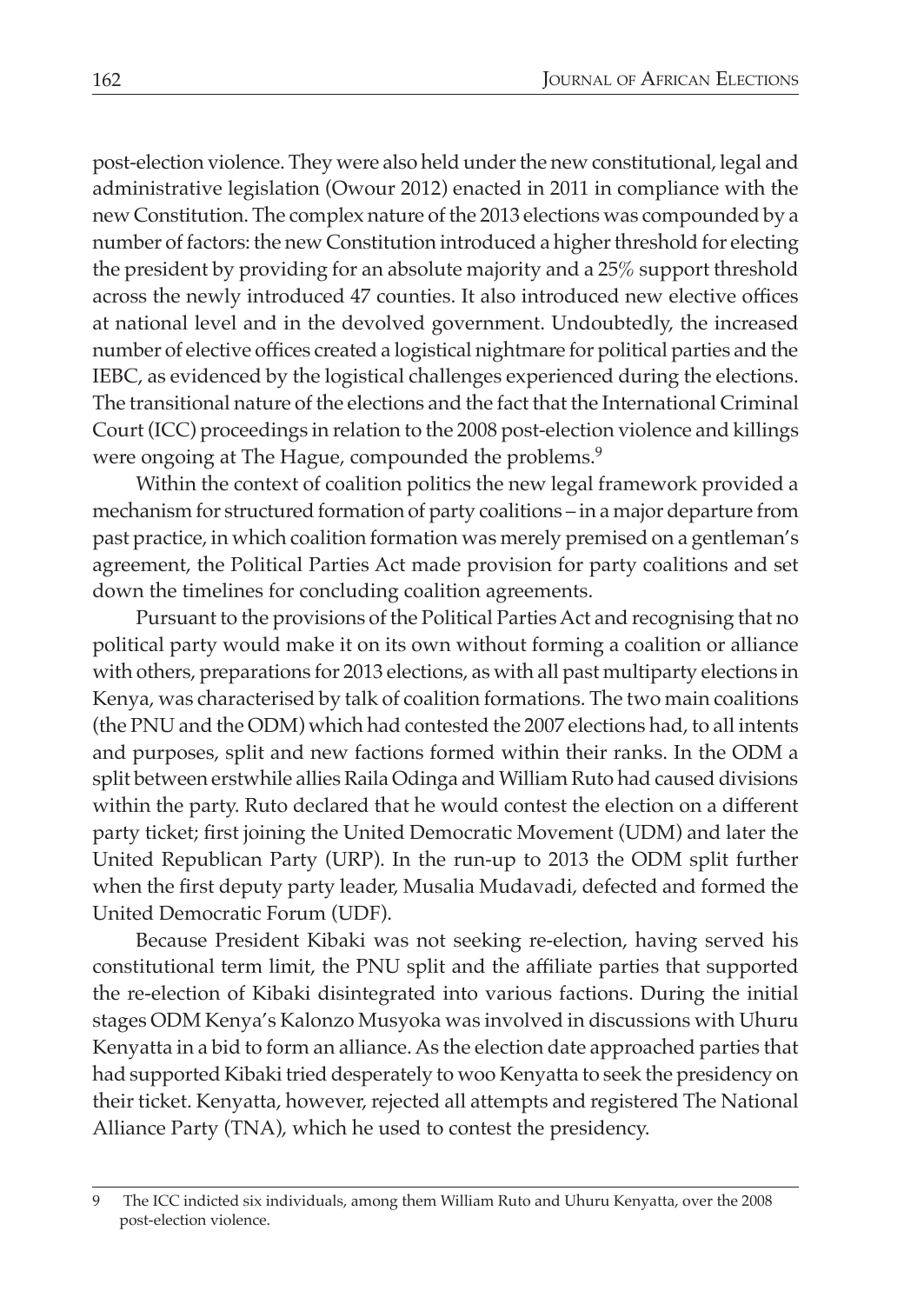Another factor that contributed significantly to coalition talks was the ICC trials in The Hague. The ICC had indicted both Uhuru Kenyatta and William Ruto as co-perpetrators of the violence that followed the 2007 election. The pretrial chamber of the ICC later confirmed the charges. The unintended effect was to bring together Ruto and Kenyatta, who began to mobilise support around the ICC process. Given the fact that the two leaders come from two large communities in Kenya, their communities were mobilised in solidarity with them. The prayer meetings and the mass rallies addressed by the two leaders convinced them that they could form a formidable coalition to contest the 2013 elections.

Upon leaving the ODM the new UDF leader, Musalia Mudavadi, joined hands with Kenyatta and Ruto in the hope that the two ICC indictees would consider endorsing him to run for the presidency as a compromise candidate. The three leaders were convinced that to defeat Odinga and the ODM they needed to forge a broad-based coalition. The negotiations among the three leaders led to the formation of the Jubilee Coalition but due to disagreement over the presidential candidate Mudavadi decamped from Jubilee to the Amani Coalition, which brought together the UDF, KANU and New Ford-Kenya, which fielded Mudavadi as its presidential candidate.

The formation of the Jubilee Coalition effectively locked out Kalonzo Musyoka of the Wiper Party, who had toyed with the idea of forming a coalition with Kenyatta and Ruto. It also sent a strong message to the ODM, where Raila Odinga had been isolated. Odinga was left with no choice but to team up with Musyoka and Moses Wetangula of Ford-Kenya and form the Coalition for Reforms and Democracy (CORD). Another coalition that emerged shortly before the 2013 elections was the Eagle Coalition, headed by Peter Kenneth.

In the 2013 elections the Jubilee Coalition, headed by Uhuru Kenyatta and William Ruto, emerged victorious with slightly more than 6.7-million votes and also won the majority of parliamentary and senatorial seats. CORD, headed by Raila Odinga and Kalonzo Musyoka, emerged second, with more than 5.3-million votes. CORD also won the majority of the gubernatorial seats – 24 of 47. Musalia Mudavadi's Amani Coalition came third, with 483 981 votes.

Following the Jubilee victory parties aligned to both the Amani and Eagle coalitions hastened to form a post-election coalition with Jubilee. While the justification for the coalition was presented as the need for cohesion and participation in governance the main motivation was to benefit from various government appointments. Soon after the election the parties signed a coalition agreement with Jubilee, which was deposited with the Registrar of Political Parties (RPP). This coalition increased Jubilee's numerical strength in Parliament to 233 of 349 seats, 16 seats fewer than required for a two-thirds majority. CORD, for its part, resolved to remain in opposition as the house minority<sup>10</sup> (official opposition).

10 The Constitution of Kenya 2010 provides for house majority and minority leadership.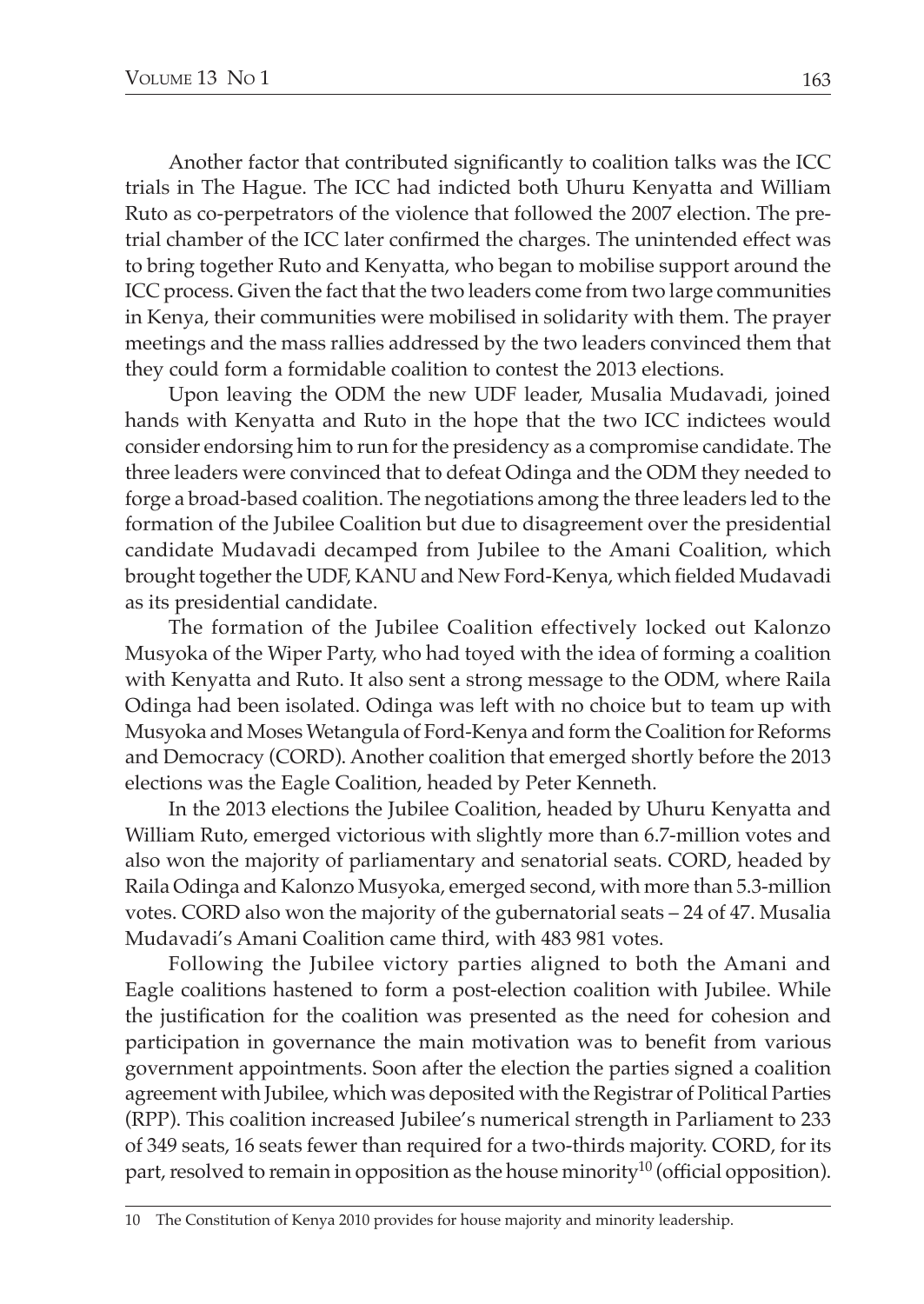| Candidate                                     | <b>Votes</b> | $%$ Votes |
|-----------------------------------------------|--------------|-----------|
| Uhuru Kenyatta (Jubilee Coalition)            | 6 173 433    | 50.5      |
| Raila Odinga (CORD Coalition)                 | 5 340 564    | 43.7      |
| Musalia Mudavadi (United<br>Democratic Forum) | 483 981      | 3.9       |
| Peter Kenneth (Kenya National<br>Congress)    | 72 786       | 0.6       |
| Mohammed Dida (Alliance for Real<br>Change)   | 52 841       | 0.4       |
| Martha Karua(NARC-Kenya)                      | 43 881       | 0.4       |
| James ole Kiyapi (Restore and Build<br>Kenya) | 40 998       | 0.3       |
| Paul Muite (SAFINA)                           | 12.580       | 0.1       |

**Table 5 Results of the 2013 Presidential Election**

Source: IEBC 2013

# THE CONSTITUTIONAL, LEGAL AND ADMINISTRATIVE FRAMEWORK GOVERNING PARTY ALLIANCES AND COALITIONS IN KENYA

#### *Overview*

While party coalitions, alliances and mergers have been a permanent feature in Kenya since the advent of multiparty politics in 1991 it was only with the promulgation of the new Constitution in 2010 that the constitutional and legal framework underpinning coalition formation was enacted.<sup>11</sup> In the old constitutional dispensation the lack of clear legal provisions governing political parties and party alliance and coalition formation led to parties coming up with 'innovative ways' of securing an electoral advantage. A common feature during this period was the formation of inter-ethnic and geographical alliances that were geared to winning elections. This was evident during the 1992 and 1997 general elections, when President Daniel arap Moi of KANU consolidated his political base by forming a broad-based coalition comprising minority tribes in Kenya to forestall the threat posed by the large number of Kikuyu and  $\text{Luol}^2$  who had aligned themselves with the newly-formed opposition parties.

<sup>11</sup> Political parties were registered under the Societies' Act.

<sup>12</sup> In the 1992 and 1997 elections Kikuyus supported Ford-Asili and the Democratic Party, while the Luos were mostly aligned to Ford-Kenya and National Development Party in 1997.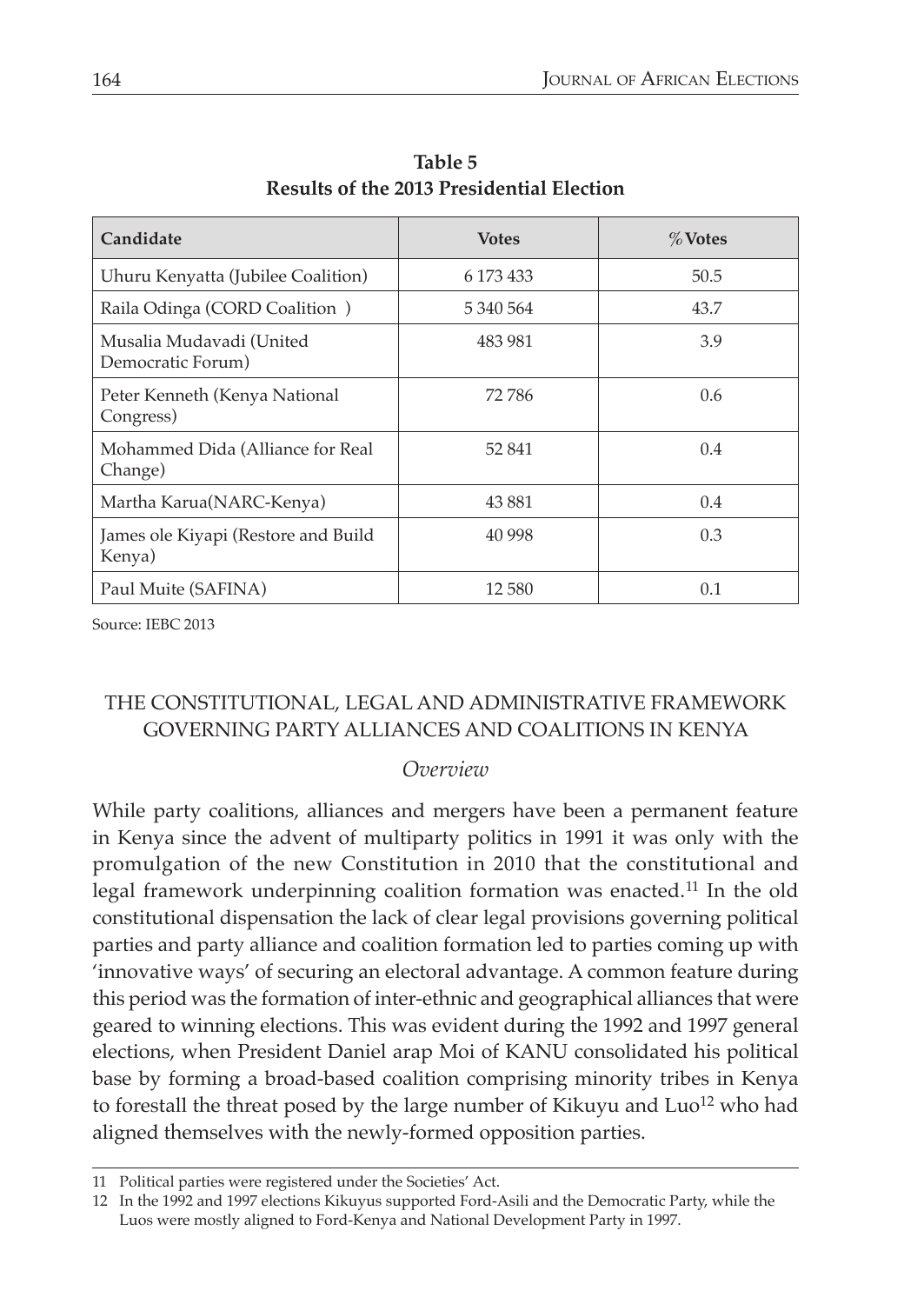In the absence of a law governing political parties in Kenya between 1992 and 2002 the management, regulation and operation of political parties fell within the general provisions of the Constitution, the Societies' Act and the National Assembly and Presidential Elections Act (CAP 7).

In view of the fact that the struggle for the 'Second Liberation' was about the reintroduction of multiparty democracy, the absence of a law governing the functioning of political parties was a major omission that contributed to weakening the parties and defeating the hopes of Kenyans for a multiparty political dispensation.

In addition, the constitutional amendment that allowed for multiparty democracy in 1991 merely repealed Section 2A of the old Constitution, which had outlawed multiparty politics, and left intact the laws and institutional framework that had perpetuated single-party rule. Thus, in 1963 and 1991 multiparty politics in Kenya was not anchored on strong pillars that could nurture the development and institutionalisation of political parties to play an effective and constructive role in a democracy.

The constitutional possibilities of alliance and coalition formation in Kenya became apparent as a result of the following factors: KANU's victory in the 1992 and 1997 elections with a minority of votes owing to a fragmented opposition which won a combined total of 60% of the votes but still lost; the electoral system, a first-past-the post majoritarian system that aided minority victory, and the presidential political system, which raised the stakes in the electoral landscape. The constitutional provision that a winning presidential candidate had to garner more votes and at least 25% in at least five of the eight provinces also contributed to coalition and alliance formation as candidates sought to forge alliances to meet this constitutional threshold.

As mentioned above the first real political party coalition in Kenya emerged in 2002 with the formation of NARC, which brought together the National Alliance Party and the Liberal Democratic Party. The realisation of NARC's dream was made difficult by the fact that whereas nothing prohibited political parties from coming together to form a coalition the law did not explicitly provide the mechanism by which parties in coalitions could operate and contest elections. To circumvent this legal hurdle an existing affiliate party, the NAK, the National Party of Kenya, changed its name to NARC and both the NAK and the LDP became corporate members of NARC, which, by virtue of its registration, had legal status. NARC won the presidential election and a majority of seats in Parliament, but the precise relationship between the affiliate parties and the inability of NARC to resolve various disputes, coupled with the challenges of governance, became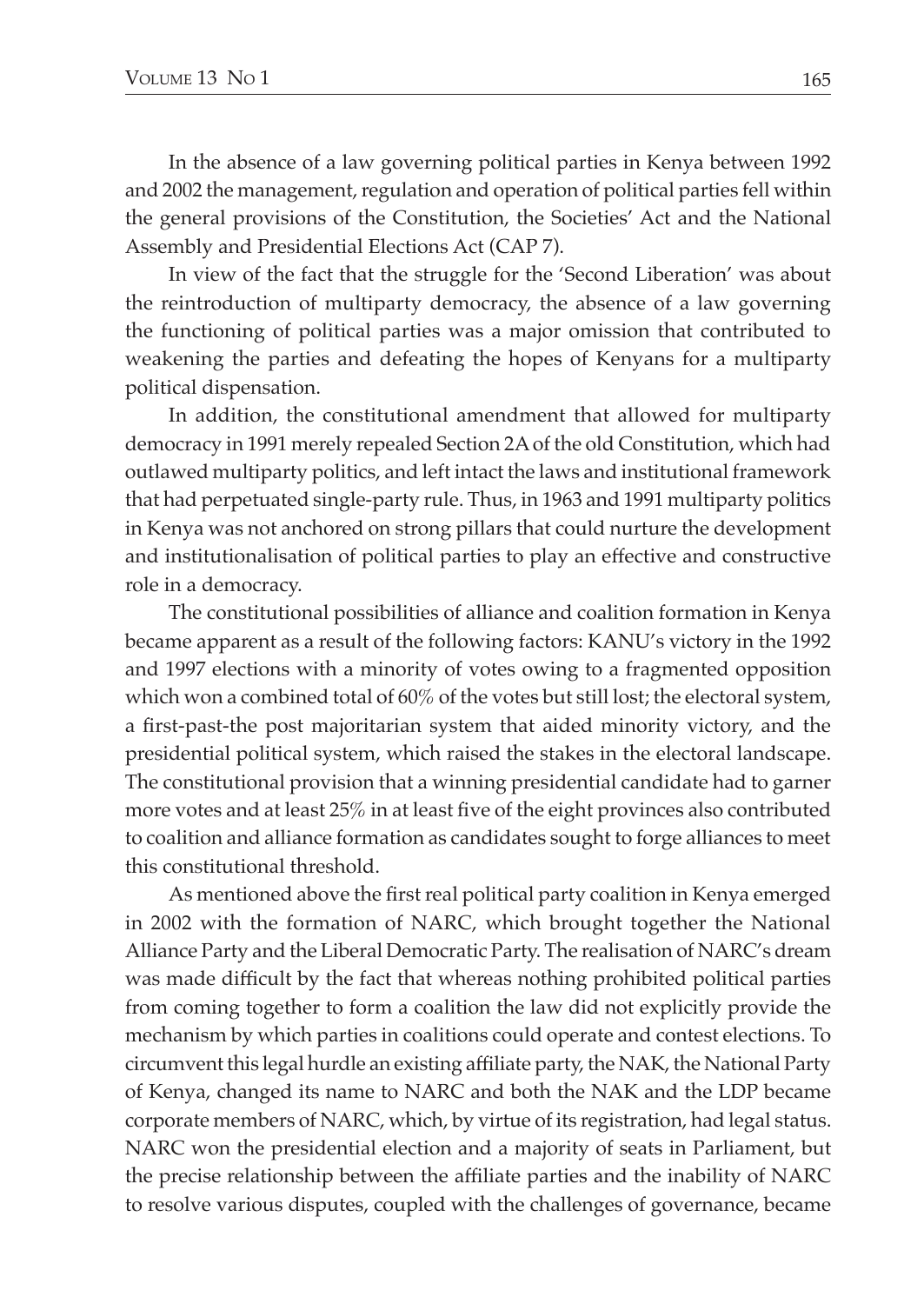unmanageable, leading to dysfunctionality in the coalition and its collapse in the run-up to the 2007 elections.<sup>13</sup>

## *Implications of the 2010 Constitution and legal framework for election and party alliances and coalitions*

The 2010 Constitution contained chapters that had great bearing on the elections and on political parties. The significance of elections and political parties is entrenched in the election sector laws, among them, the Elections Act 2011 and the Political Parties Act 2011.

Article 4 (1) of the Constitution<sup>14</sup> recognises political parties and provides that Kenya shall be a multiparty democratic state. The fact that the new constitutional order was intended to strengthen the electoral process and political parties is further evidenced in Chapter 6 on Leadership and Integrity, Chapter 7 on the Representation of the People, Chapter 8 on the Legislature, Chapter 9 on the Executive, Chapter 10 on the Judiciary and Chapter 11 on the Devolved Government.

Articles 90 and 91 of the Constitution<sup>15</sup> make elaborate provision for the formation, conduct and operation of political parties. The importance of these sections is that political parties are not only recognised as key players in Kenya but have their foundations firmly established in the Constitution. The implication of the Constitution and the Political Parties Act for coalition formation is clear. To begin with, the electoral system, as it applies to the election of the president, almost certainly obliges parties to consider forming coalition or alliances. Article 138 (4) of the Constitution provides that:

A candidate shall be declared elected as President if the candidate receives:

- a) more than half of all the votes cast in an election; and
- b) at least twenty-five percent of the votes cast in each of more than half the counties.

The intention of Article 138(4) was to compel parties to have a national outlook and to seek votes beyond their traditional ethnic strongholds. Given the ethnic and geographical base of political parties in Kenya, compliance with this provision necessitates the formation of alliances. The coming together of the National

<sup>13</sup> The Party of National Unity (PNU) of President Kibaki and the Orange Democratic Party (ODM) led by Raila Odinga were the main parties to contest the 2007 elections.

<sup>14</sup> Chapter 2, Article 4 (1) Constitution of Kenya 2010.

<sup>15</sup> Chapter 7, Representation of the People.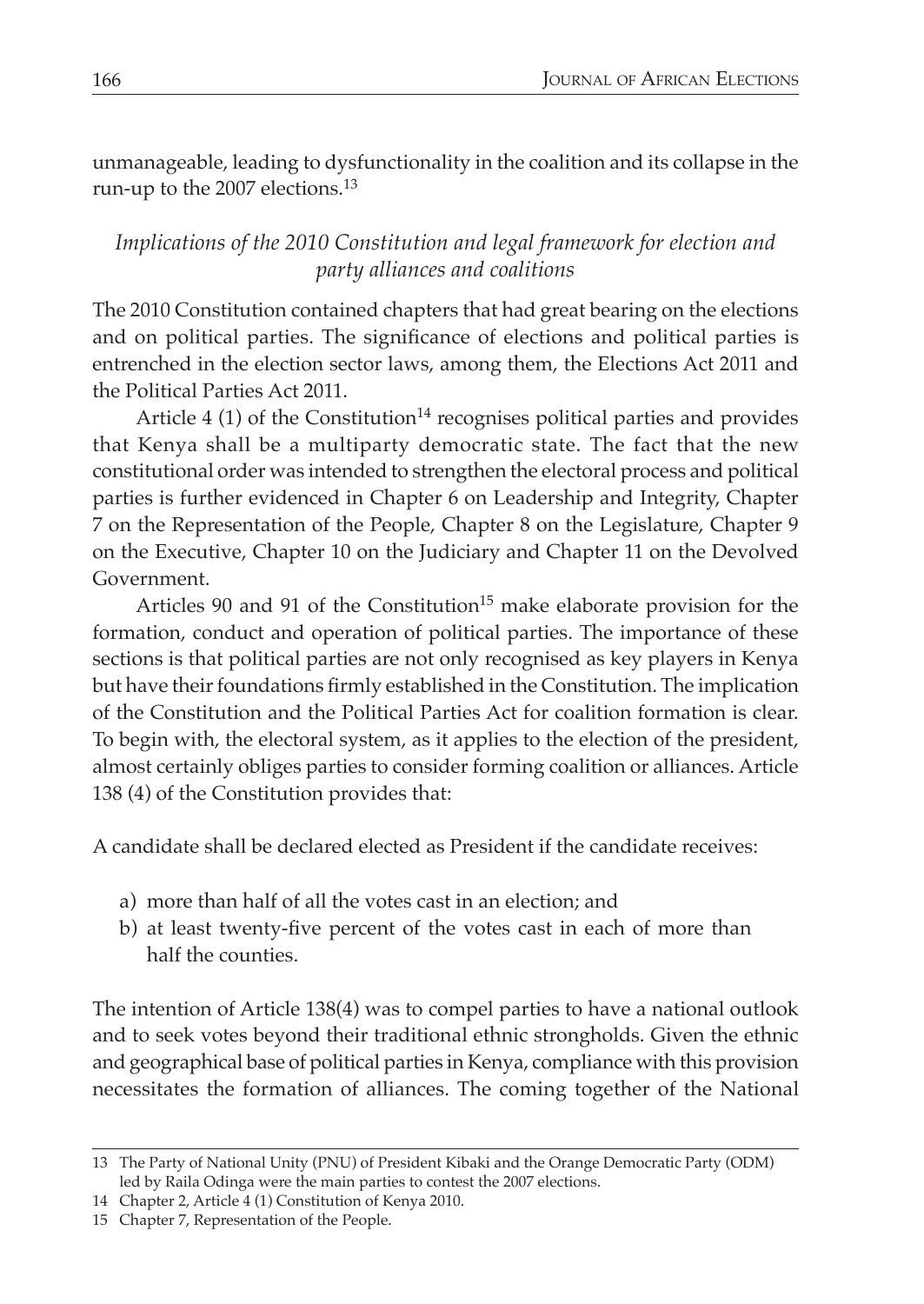Alliance Party (TNA) and the United Republican Party (URP) to form the Jubilee Coalition and the Coalition for Reforms and Democracy (CORD), which brought together the ODM, Ford-Kenya and the Wiper party, are examples.

The 2010 Constitution established a pure presidential system and a bicameral legislature comprising the Senate and the National Assembly. Senators are elected in accordance with Article 98 of the Constitution, which provides for 47 senators elected in 47 counties, 16 women senators nominated by political parties and four senators representing youth and people with disabilities. Election to the National Assembly is based on 290 contested parliamentary seats, plus 47 women representatives and 12 nominated members representing special interest groups, bringing the number of MPs to 349.

The presidential system conferred substantial powers on Parliament, reinforcing its legislative and oversight functions. The fact that control of the legislature in addition to winning the presidency became imperative forced parties to form pre-election alliances. In the immediate post-election period parties were also forced to form coalitions to consolidate their advantage in Parliament. Apart from winning the majority of seats in the two houses, the Jubilee Coalition was able to boost its majority by entering into a coalition with the United Democratic Forum (UDF) and other small parties, increasing its representation in the National Assembly to 233 of 349 seats.16

Chapter 11 of the Constitution establishes the devolved government, comprising the county executives and assemblies. The intention of the twotier17 government structure was to prevent the situation created by the previous Constitution in which power and development were centralised at the national level with little regard to the provincial and local governments. By devolving political, social and economic power to the counties the fight for political supremacy was not restricted to the national level but extended to control of the county governments. Both Cord and the Jubilee Coalition heavily contested the country elections, with Cord winning in 24 counties and Jubilee 23. In winning the majority of county gubernatorial seats Cord showed that, in terms of the new Constitution the winner does not necessarily take all, a factor common to most presidential systems.

Apart from the constitutional provisions, implementation of party coalitions in Kenya is provided for in the Political Parties Act (PPA 2011),<sup>18</sup> which states that

Two or more political parties may form a coalition *before or after an election* and shall deposit the *coalition agreement* with the Registrar of

<sup>16</sup> This is 16 seats fewer than those required for a two-thirds majority.

<sup>17</sup> National and county governments.

<sup>18</sup> Section 10 Political Parties Act 2011.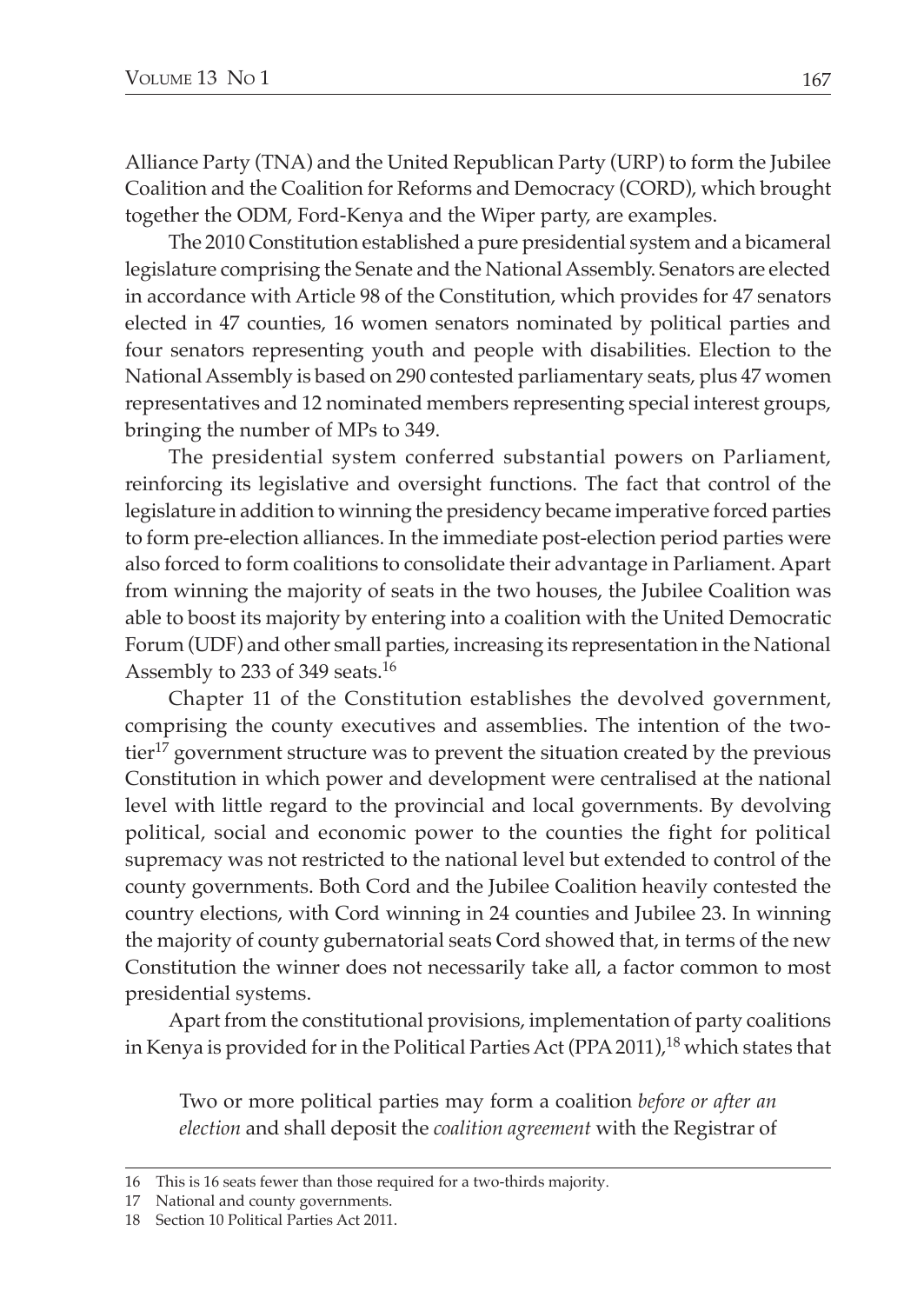Political Parties. A coalition agreement entered into before an election shall be deposited with the Registrar at least three months before that election. A coalition agreement entered into after an election shall be deposited with the Registrar within twenty-one days of the signing of the coalition agreement. A coalition agreement shall set out the matters specified in the Third Schedule [our emphasis].

In a bid to consolidate party coalitions and to avoid the problems associated with past coalition attempts, the Political Parties Act provides a clear framework and guidelines within which party coalitions may be structured. Coalition agreements must be executed and sanctioned by the governing coalition and the coalition agreements must comply with the guidelines provided for in the Third Schedule of the Political Parties Act, which deals, among other things, with the rules and procedures of coalitions; the coalition's policies, evidenced in writing; election rules for coalitions and nomination rules and procedures.<sup>19</sup>

In the run-up to the 2013 elections four main coalitions emerged: Jubilee, CORD, Amani and Eagle. Their agreements were deposited with the Registrar of Political Parties on 4 December 2012.

# *Legal mechanisms for dispute resolution within party coalitions in Kenya*

The legal framework for resolution of disputes relating to elections and political parties are provided for in the Constitution of Kenya, the Elections Act (2011), the Political Parties Act (PPA 2011) and the IEBC Act (2011), which, in the first instance, confer jurisdiction for resolving political and election disputes to the political parties by invoking the internal mechanisms provided for in their respective constitutions. The institutions involved in the resolution of disputes are the Registrar of Political Parties, the Political Parties Dispute Tribunal (PPDT) and the IEBC. The legal resolution of electoral disputes is naturally the responsibility of the judiciary. The High Court deals specifically with disputes related to elections at county, governor, Senate and National Assembly levels, while the Supreme Court has jurisdiction over disputes related to presidential elections.

Dispute resolution during the pre-election phase was largely informed by the political and electoral context, namely, weak political parties, a lack of internal democracy within the parties, undemocratic party nomination processes and the absence of dispute resolution mechanisms within the parties. These factors informed the debate that surrounded the enactment of legislation relating to political parties (1997, 2002, 2007 and 2011). In an attempt to resolve pre-election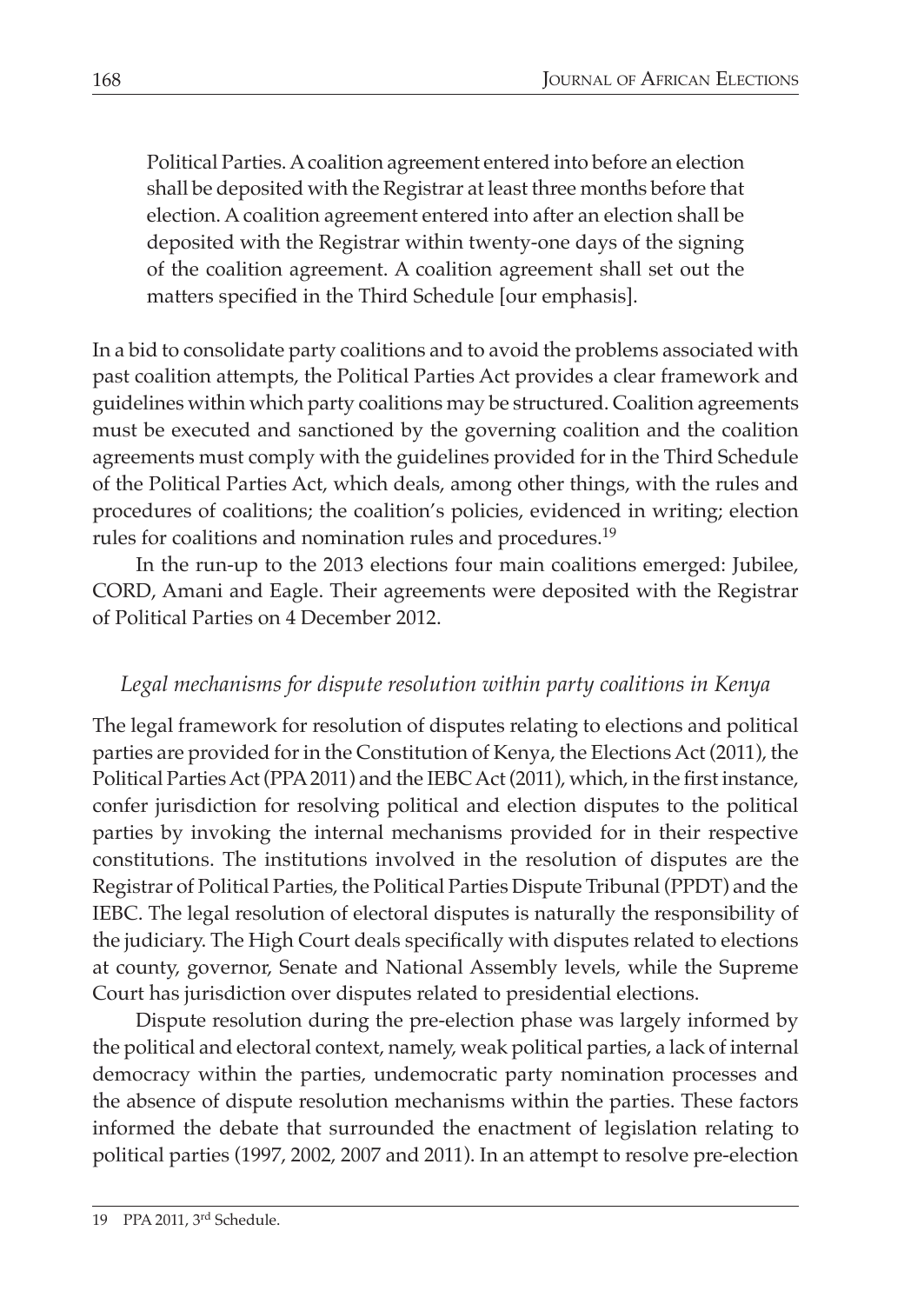disputes expeditiously they are dealt with in terms of the PPA and the Elections Act. Section 39 of the PPA establishes the Political Parties Dispute Tribunal (PPDT), which makes determinations in cases of disputes.<sup>20</sup> The PPDT has both original and appellate jurisdiction over disputes between a member and a political party, disputes between political parties, disputes between an independent candidate and a party, disputes between parties in a coalition and appeals arising from the decision of the Registrar (PPA, s 40). Section 74 of the Elections Act mandates the IEBC to resolve disputes related to or arising from nominations. The jurisdiction of the IEBC with regard to nomination disputes was recently invoked in a Senate by-election in Makueni involving the Jubilee and Cord coalitions.<sup>21</sup>

The legal framework for party coalitions and coalition dispute resolution has provided a structured approach to coalition formation and management. This becomes evident in a comparison between the NARC coalition and the Jubilee and Cord coalitions. As indicated above the NARC coalition was never anchored in a sound legal and constitutional framework and mechanisms for resolving the plethora of disputes the coalition faced were inadequate. By contrast, both the governing coalition, Jubilee, and the opposition coalition, Cord, were established after rigorous consultations and in compliance with Kenya's legal framework for political parties.

#### FACTORS MOTIVATING ALLIANCES AND COALITIONS

This section attempts to answer the question, 'what motivates political parties to form alliances and coalitions and what causes these groupings to collapse?' To do so one must identify both the reasons that motivate political parties to coalesce and the factors that stimulate alliance and coalition formation.

Past election results, the electoral system, constitutional term limits, the political system and the country's ethno-linguistic features are among the factors that influence the building of party alliances and coalitions in Kenya.

#### *Past election results*

In 2002 several factors favoured pre-election alliance building. It is well documented that in 1992 and 1997 KANU won marginal electoral victories, taking advantage of the inability of the opposition of the time to join forces in a pre-election alliance. Politicians realised that if the Democratic Party (DP) of Kibaki and the National Development Party (NDP) of Odinga had come together

<sup>20</sup> Section 39 of the PPA includes disputes arising from parties involved in a coalition.

<sup>21</sup> The IEBC nullified the nomination of Kethi Kilonzo of Cord, a decision that was later upheld by the High Court.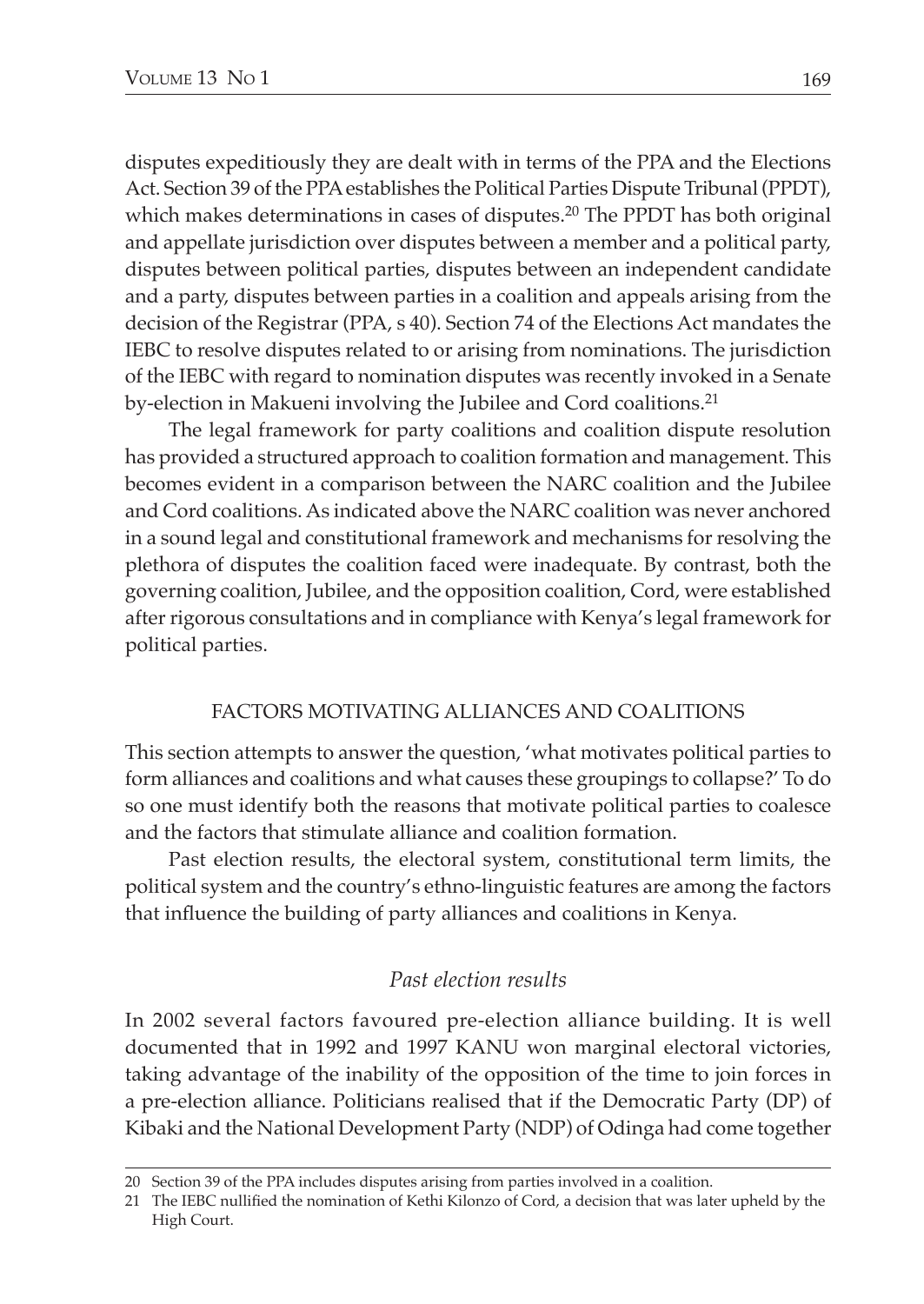they would have won the 1997 elections. Ethnic competition and the personal ambitions of the leaders explained why they chose to stand separately. The key divisive issue, which the opposition failed to address prior to 2002, was the lack of compromise over who should be the presidential candidate.

Gradually the opposition began to learn the lessons of the last two multiparty elections, realising that, when put together, the fragmented opposition had secured an average of 60% of the vote in 1992 and 1997 but had still lost the election to President Moi and KANU. The expectations of citizens and their message to the opposition parties stated loudly and clearly that they had to unite in order to win, motivating them to form a broad-based alliance.

In subsequent elections past results were the basis for determining the relative strength of the various alliance partners and the allocation of electoral tickets at national and local (provincial and county) levels. For example, in the 1997 presidential election the fact that Kibaki won more vote than Odinga resulted in his selection as the NARC's presidential candidate in 2002. Similarly, when Odinga achieved more votes than Musyoka in 2007 he was chosen to head the CORD presidential ticket.

## *The electoral system*

The 1992 Constitution provided that for a presidential candidate to win he or she had not only to secure a simple majority of the national vote but also to garner at least 25% of the votes in at least five of the eight provinces. The 2010 Constitution made this provision even more stringent, requiring that the winning presidential candidate receive at least  $50\% +1$  of the vote and a minimum of  $25\%$  of the votes in 24 of the 47 counties. If no candidate meets any of these thresholds a run-off is to be organised between the two candidates with most votes.<sup>22</sup> Since it is very difficult, given the regional and ethnic character of political parties in Kenya, for a single presidential candidate to meet these thresholds candidates sought to forge alliances.

The legislative elections in Kenya are based on the first-past-the-post (FPTP) electoral system. In addition, Kenya is characterised by political parties that are not grounded in ideology, the lack of well-established nationally-based parties and the predominance of ethnically and regionally-based parties. The combination of the electoral system and the character of the party system made politicians with national ambitions realise that their chances of winning nationally would be slim if they did not form pre-election alliances in the face of KANU's formidable electoral machinery. The process of forging unity and building an electoral pact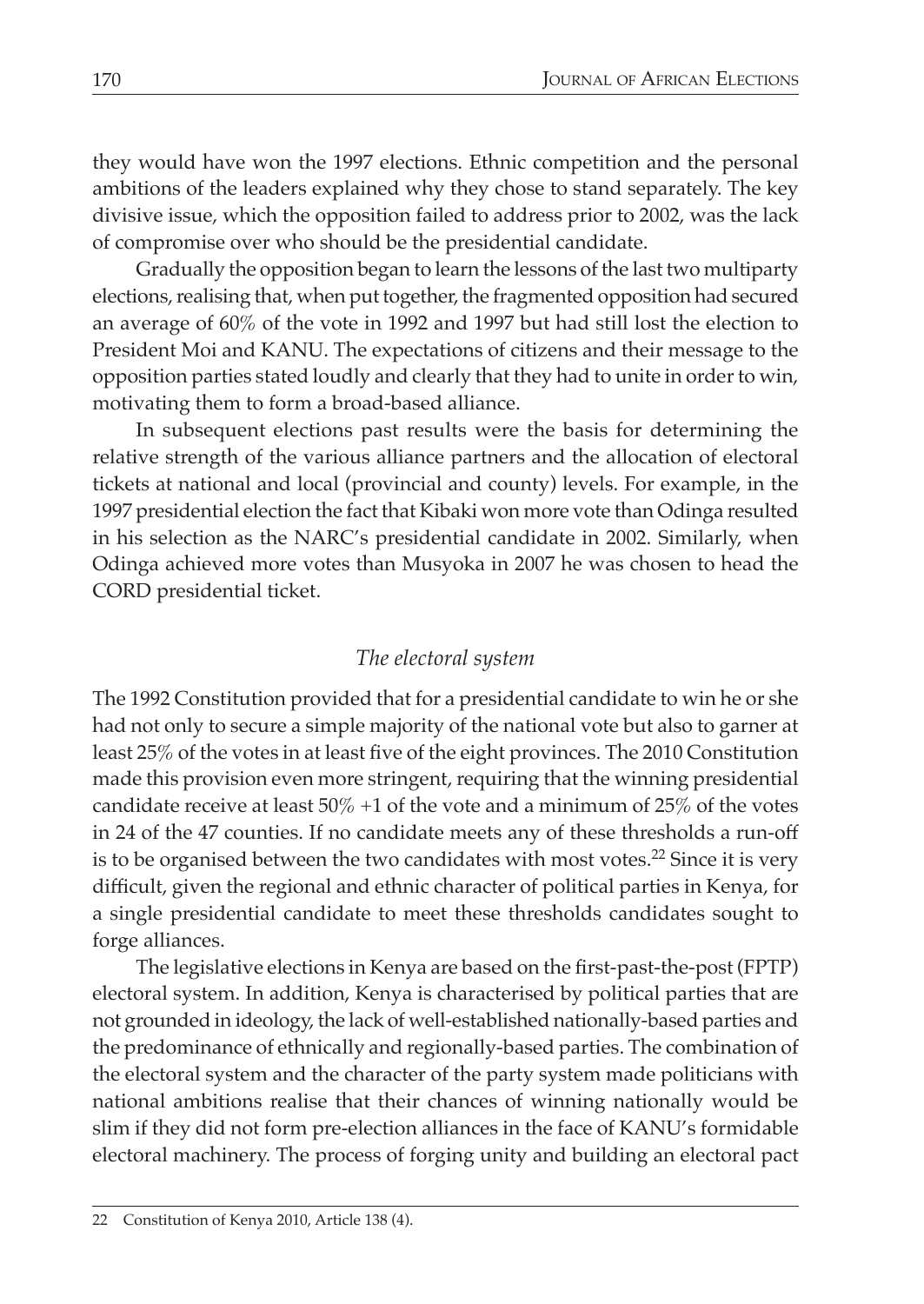began soon after the 1997 elections, accelerated in 2001 (Kadima & Owuor 2006) and culminated in the formation of the NARC in 2002. Since then, and for the past decade, broad-based pre-election alliances have become a common feature in Kenyan politics.

## *Constitutional term limit*

Another important factor is the constitutional limit of two five-year terms, which offers a unique opportunity for alternation of power for all major political leaders, opening wider the competition given the removal of the often undue advantage enjoyed by incumbent presidents. This explains the intense jostling and alliance bargaining that characterised the electoral environment in the run-up to the December 2002 and March 2013 presidential elections, when the two five-year presidential terms of Moi and Mwai Kibaki came to an end.

## *The political system*

The type of presidential system Kenya has opted for defines clear areas of responsibilities for both government and Parliament. This makes it essential for the executive to seek the cooperation of the legislature if it is to work effectively. The lack of such cooperation would lead to an impasse or to a bumpy law-making process. This is why, in order to create political stability, easy processes of law and policy-making and, more broadly, state governability, presidential regimes require control by the governing party or a coalition of the majority in Parliament.

## *The Ethno-linguistic factor*

Electoral and government politics in Kenya are dominated by ethnic arithmetic as parties mobilise around tribal numbers. The choice of alliance and coalition partners is based on ethnicity and, more specifically, on the combination of ethnic constituencies to create a broader support base, given that, in the current situation, no single party can govern alone. In view of the ethnic base of political parties, ethnicity, tribe and region are of essence in this process.

An examination of the various combinations of parties and their leaders shows clearly that diverse ethnic groups come together through ethnicallyaligned political parties in order to win the majority of the vote. On the basis of the last census, conducted in 2009, Kikuyus are the largest tribe, followed by Luhyas, Kalenjins, Luos and Kambas in that order. In the context of elections it is these five large tribes that play an important role and determine who will win the presidential seat. In the run-up to the 2013 elections Mutahi Gunyi, a political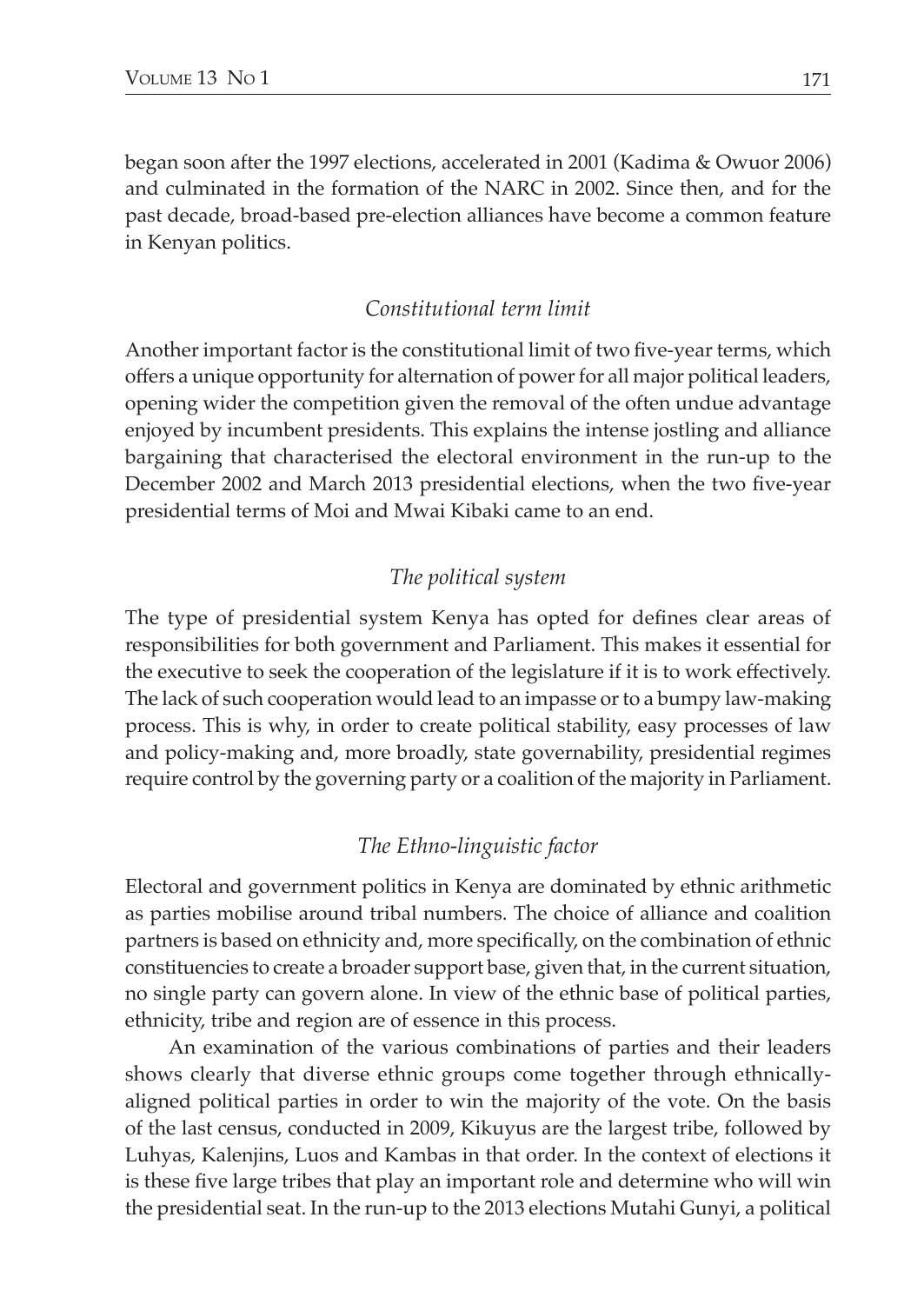scientist, coined the phrase 'tyranny of numbers' to explain the ethnic calculations that motivated the formation of Jubilee Coalition. Table 6 shows clearly the ethnic calculation at play.

| Candidates                                          | Party / Coalition                         | <b>Ethnic Communities</b>                           |
|-----------------------------------------------------|-------------------------------------------|-----------------------------------------------------|
| Kibaki, Wamalwa, Ngilu                              | National Alliance Party of<br>Kenya (NAK) | Kikuyus, Luhyas, Kambas                             |
| Odinga, Musyoka, Saitoti                            | Liberal Democratic Party                  | Luos, Kambas, (Kikuyus,<br>Maasais)                 |
| Kibaki, Odinga, Wamalwa,<br>Ngilu, Kalonzo, Saitoti | National Rainbow<br>Coalition (NARC)      | Kikuyus, Luos, Kambas,<br>Maasais, Luhyas           |
| Kibaki, Kalonzo, Uhuru                              | PNU Coalition (2008)                      | Kikuyus, Kambas                                     |
| Kibaki, Musyoka, Uhuru +<br>Raila, Ruto, Musalia    | Grand Coalition<br>Government             | Kikuyus, Luhyas, Kalenjins,<br>Kambas, Luos         |
| Uhuru + Ruto                                        | <b>Iubilee Coalition</b>                  | Kikuyus, Kalenjins                                  |
| Raila + Kalonzo, Wetangula                          | <b>CORD</b> Coalition                     | Luos, Kambas, Luhyas +<br>Support from Coast Region |

**Table 6 Ethnic calculations in perspective**

The table also shows that there is hardly a place for ideology. Alternatively, it can be argued that all parties have moved swiftly to the centre and there are apparently no major incompatibilities in terms of the policy positions of the different political parties. Our respondents put it more strongly, claiming that although Kenyan political parties claim to have an ideology they do not, in fact, subscribe to one. The focus is on putting together the winning (ethnic) combination. There is widespread belief among Kenyan politicians that the ethnic and geographical diversity of the country requires the accommodation of different political and ethnic interests. The best vehicle for that accommodation is alliances and coalitions. It appears, too, that religion plays a limited role compared to ethnicity.

# *Office-seeking motivation*

Theories of office-seeking argue, in essence, that the main goal of coalition building is to access power (Gamson 1961; Riker 1962; Leiserson 1968). The single mostimportant motivation for forming electoral alliances and coalition governments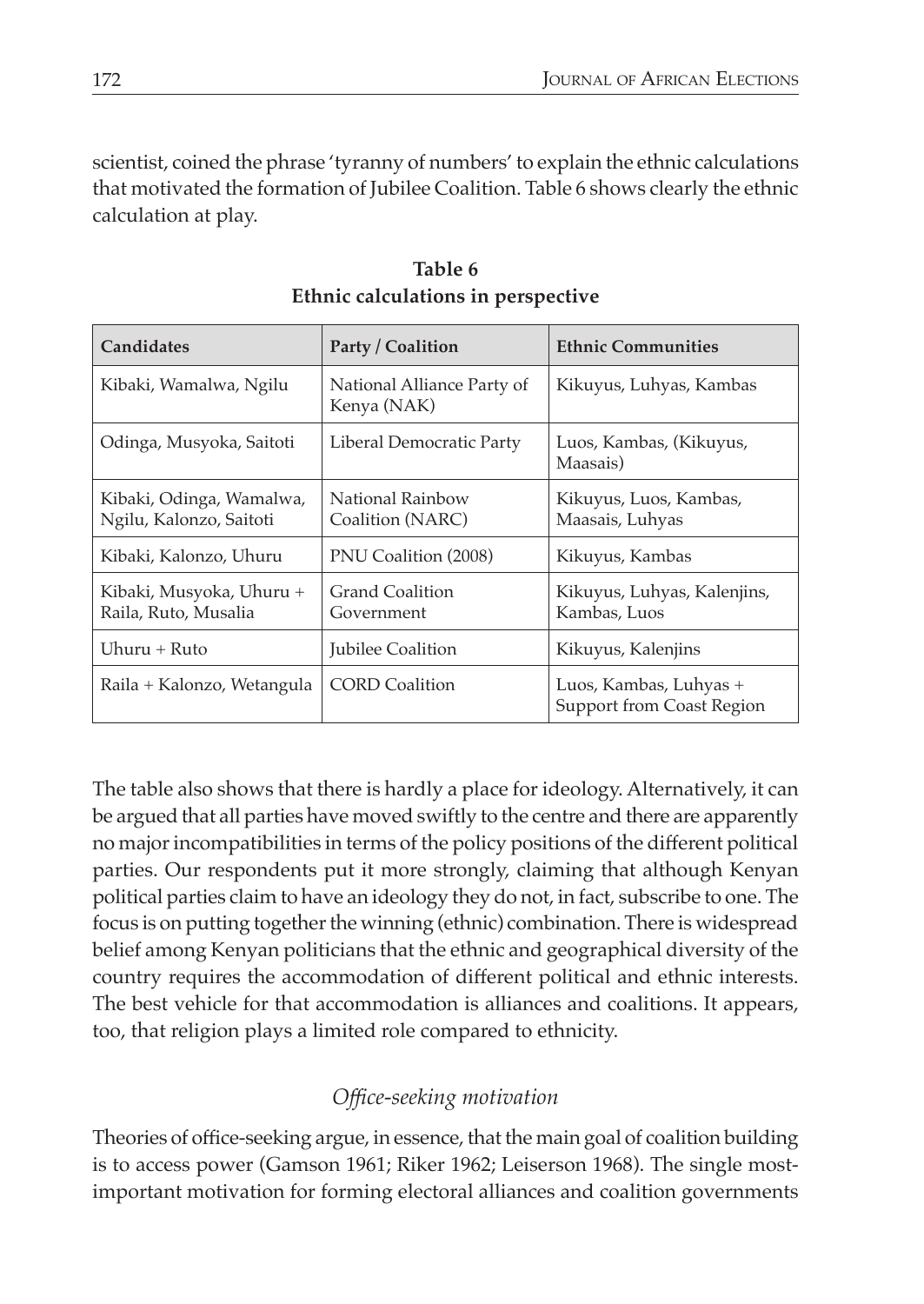is to hold public office. This is often expressed by political leaders in benevolent and disinterested terms. In 2002 opposition parties argued that they came together to block a common 'enemy', KANU, following what they saw as decades of excessive presidential powers that resulted in political and economic abuses and the favouring of one ethnic group at the expense of the others.

In 2007 the former leader of the NARC, President Kibaki, formed the PNU in order to retain power after the NARC disintegrated. Similarly, the ODM's aim was to win the 2007 elections. The violent post-election dispute between the supporters of the leaders of the two parties is a demonstration of the desire to win at all costs. Therefore it goes without saying that the raison d'être of political party alliance and coalition-building in Kenya, as elsewhere in Africa, is to access or maintain a grip on power and its attendants benefits, such as privileges and the control of public resources. The grand coalition government formed in 2008, a win-win power-sharing solution, lasted for a full five-year term.

In order to safeguard their individual interests Kibaki and Odinga shared executive power in the grand coalition, in which the former was the president of the Republic and the latter the prime minister. Similarly, the TNA and the URP came together ahead of the March 2013 elections in order to win and share power. Positions have been shared in both the executive and the legislature among these two main political parties and their junior partners. The Senate majority leader is from the TNA and the majority leader in the National Assembly is from the URP. Similar arrangements were made regarding the allocation of parliamentary committees. Smaller political parties in the Jubilee Coalition have also been accommodated.

## *Policy seeking*

The assumption of policy-oriented theories is generally that party coalitions are motivated by the quest to achieve policy goals (Axelrod 1970; De Swaan 1973; Warwick 1994; Laver & Schofield 1990; Strøm 1990). Robert Axelrod suggests that office-driven coalitions pursue the maximisation of their benefits while minimising the coalition's bargaining costs by forming only those winning coalitions that contain ideologically adjacent parties (1970). As indicated above, this is not the case in Kenya.

## *Why do party alliances and coalitions collapse?*

Having explored the motivations for political parties forming alliances and coalitions it is also useful to try to understand a related issue: the implementation of coalition agreements. Disagreements lead some party leaders to feel that they have not received the advantages they were promised.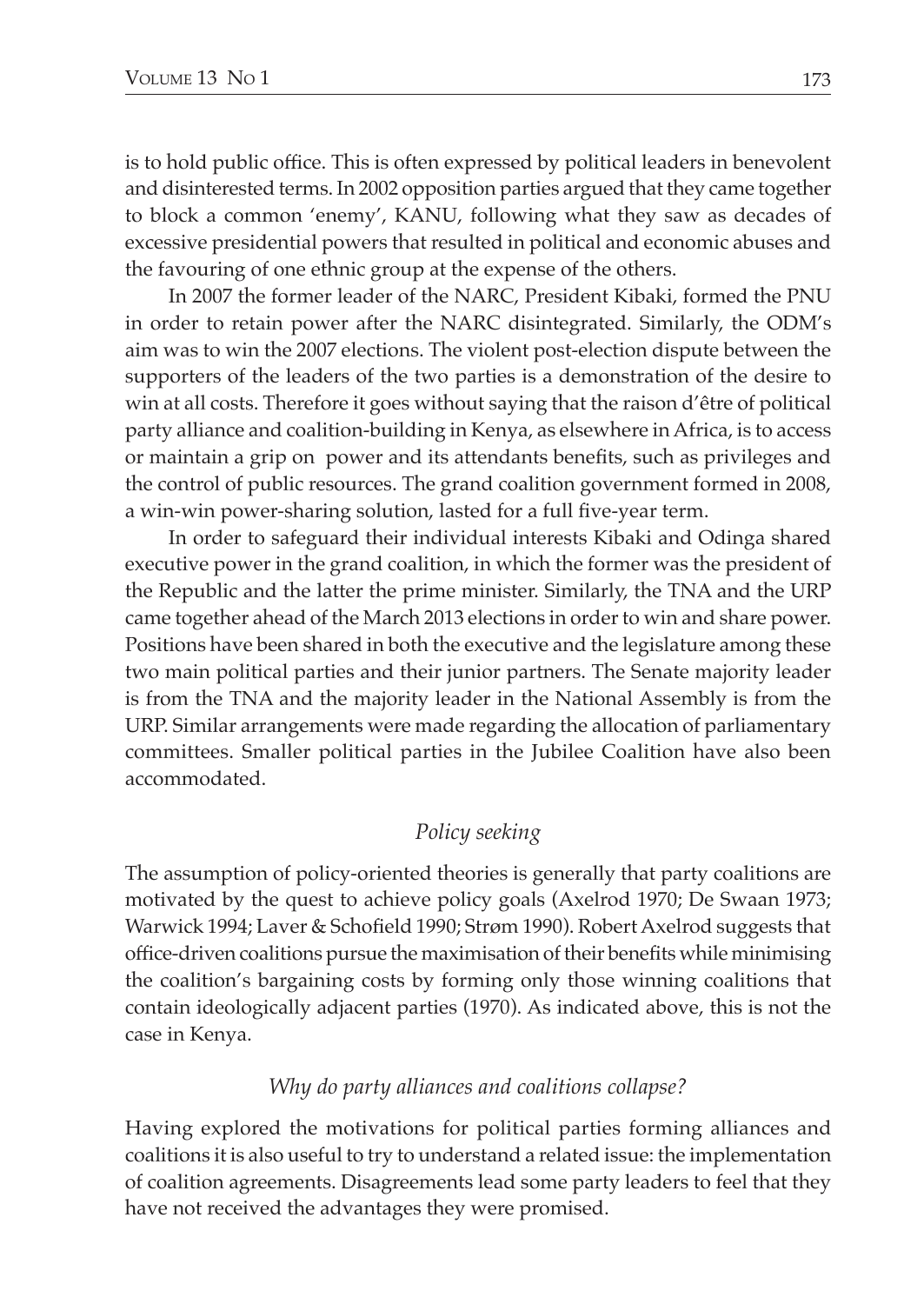The case of NARC is rich in lessons. NARC was formed in such a hurry that the parties to the alliance did not have the same understanding or commitment to the agreement. The leaders were unable to discuss and agree on the finer details of the MoU and the pre-election agreement was rushed through, with several issues in the MoU being assumed rather than thoroughly discussed and agreed upon. The most fundamental disagreement related to the clauses whereby Odinga was to be appointed prime minister. Related to this was the provision that a new Constitution would be finalised and adopted by Parliament within 100 days of the inauguration of the new government. This Constitution was to provide for the post of prime minister, sharing executive powers with the president of the Republic (Kadima & Owuor 2006). The general assumption was that the NARC, which was largely expected to dominate Parliament, would easily be able to amend the Constitution in order to accommodate the post of prime minister. However, Kibaki was not prepared to see his executive powers shared and therefore reduced.

This disagreement caused serious tensions and paralysed the coalition for most of the five-year term, resulting in major factionalism. The only thing that prevented a formal split was the fact that all NARC candidates had been voted in on the NARC ticket and no faction was prepared to take the risk of standing in a by-election. However, the Odinga faction began to operate as a separate political entity within NARC. Unable to pass legislation, the Kibaki faction reached out to the opposition, KANU, appointing some of its members to the NARC government (Kadima & Owuor 2006).

There was a similar disagreement between Prime Minister Odinga and William Ruto regarding the identification and appointment of ministers and other high ranking officials. It was also reported that Ruto felt that Odinga was not supportive enough of his case at the International Criminal Court (ICC). This led to factionalism within the ODM, with Ruto siding in Parliament with the PNU. In the PNU, too, the terms of the alliance had not been set out properly and divergent interpretations of the agreement and personal ambitions caused a subsequent split.

Another reason for the weakening, and sometimes the demise, of coalitions is the presidential two-term limit, as could be seen when President Moi stepped down in 2002 and President Kibaki in 2013. These rare opportunities raised the stakes, given that the elections took place without any presidential candidate enjoying formal incumbency.

#### THE CONSEQUENCES OF ALLIANCES AND COALITIONS FOR NATIONAL COHESION AND THE PARTY SYSTEM

The study of pre-election alliances and coalition governments in Africa is in its infancy. An aspect of alliances and coalitions that is even less studied is the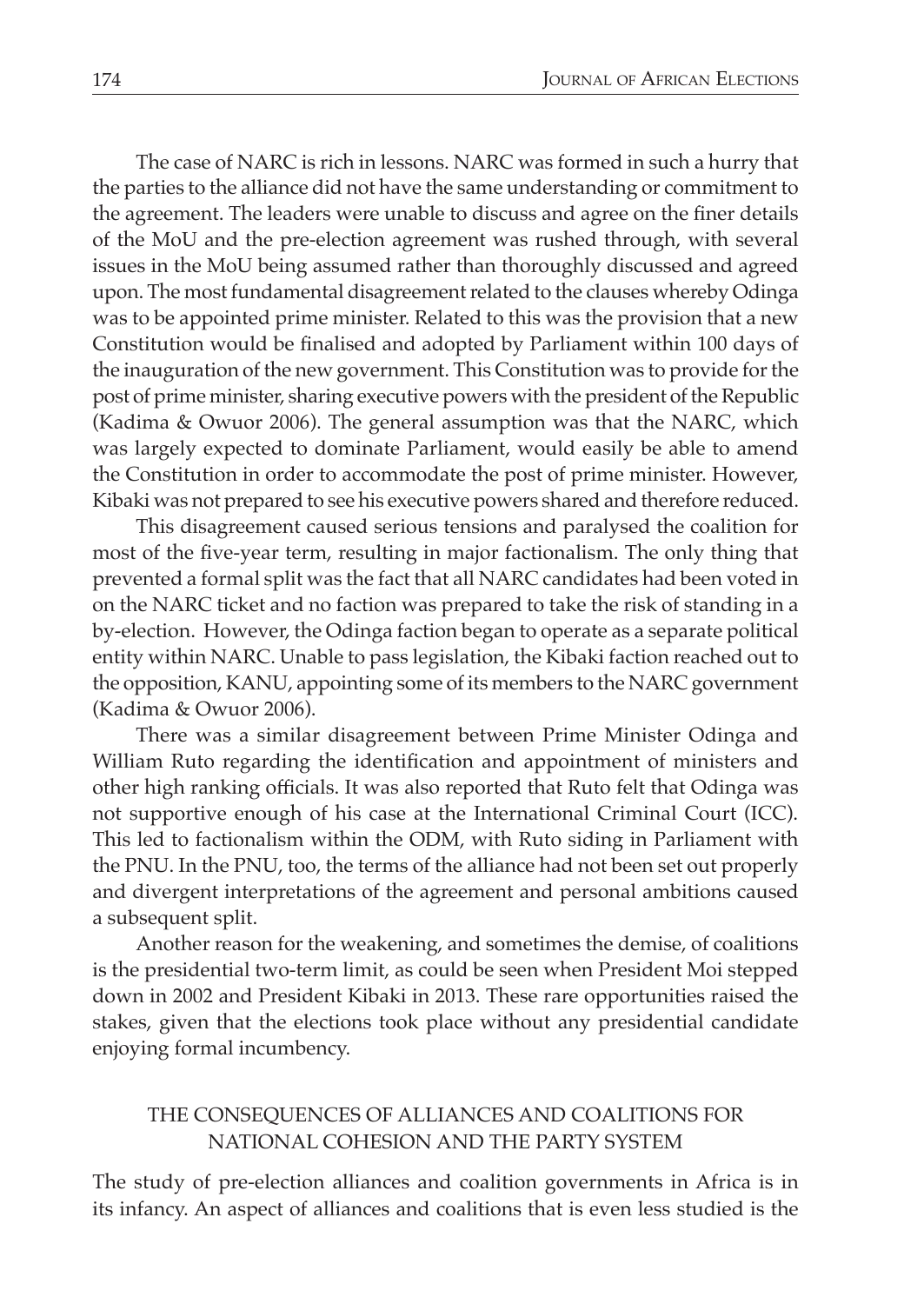consequences of party alliances and coalitions for variables such as the party system and national cohesion. This study has tried to reduce this knowledge gap.

#### *National cohesion*

This section explores whether alliances and coalitions have contributed to achieving national cohesion in Kenya, which was distorted by the colonial legacy of divide and rule, by which the various ethnic groups of the country were defined in terms of stereotyped strengths and deficiencies and made to compete among themselves. Each of the Kikuyus, Luos, Luhyias, Kalenjins, Kambas, was attributed some social, intellectual, behavioural and physical features, causing divisions among them. Kambas and Kalenjins, for example, were recruited to the army. Kikuyus were typecast as entrepreneurial and business minded, while Luos were generally regarded as the educated elite.

At independence the creation of ethnically- and regionally-based political parties exacerbated these communal cleavages, leading to tensions and even political violence. Upon attaining independence Kenya identified nation-building as a priority. The single most important barrier to national cohesion was ethnicity. Post-colonial leaders have continued to use these divisions to their political advantage, thus further politicising identity and ethnicity.

Colonial administrations subdivided the country into provinces, which were essentially created along ethnic lines (Mulei 1997). The first nationalist party, KANU, formed in March 1960, was perceived as an alliance of the then largest ethnic communities, namely, the Kikuyus and the Luos. Among its founders were Jomo Kenyatta (Kikuyu) as its president; Jaramogi Odinga (Luo), vice-president, and Tom Mboya (Luo), secretary-general. Fearing domination by the big tribes, and with the support of the colonial administration, smaller ethnic groups formed the Kenya African Democratic Union (KADU) to counter KANU. Thus, the 1963 election was essentially a contest between the big tribes coalescing around KANU, which advocated a centralised unitary state, and the small tribes coalescing around KADU, which, fearing domination by the bigger tribes, preferred a federal state which would guarantee the provinces significant autonomy. In the ensuing election KANU won a majority of votes and subsequently formed the government (Kadima & Owuor 2006).

When multipartyism was restored in 1991 the Kikuyus, the Luos and other big tribes came together to form the pressure group Ford. It alleged that KANU's machinations led to the split of Ford into two parties – Ford-Kenya, which was mostly associated with the Luos, and Ford-Asili, which was seen as Kikuyudominated party. The subsequent registration of other political parties also, for the most part, took on a tribal pattern (Kadima & Owuor 2006). In the same vein, the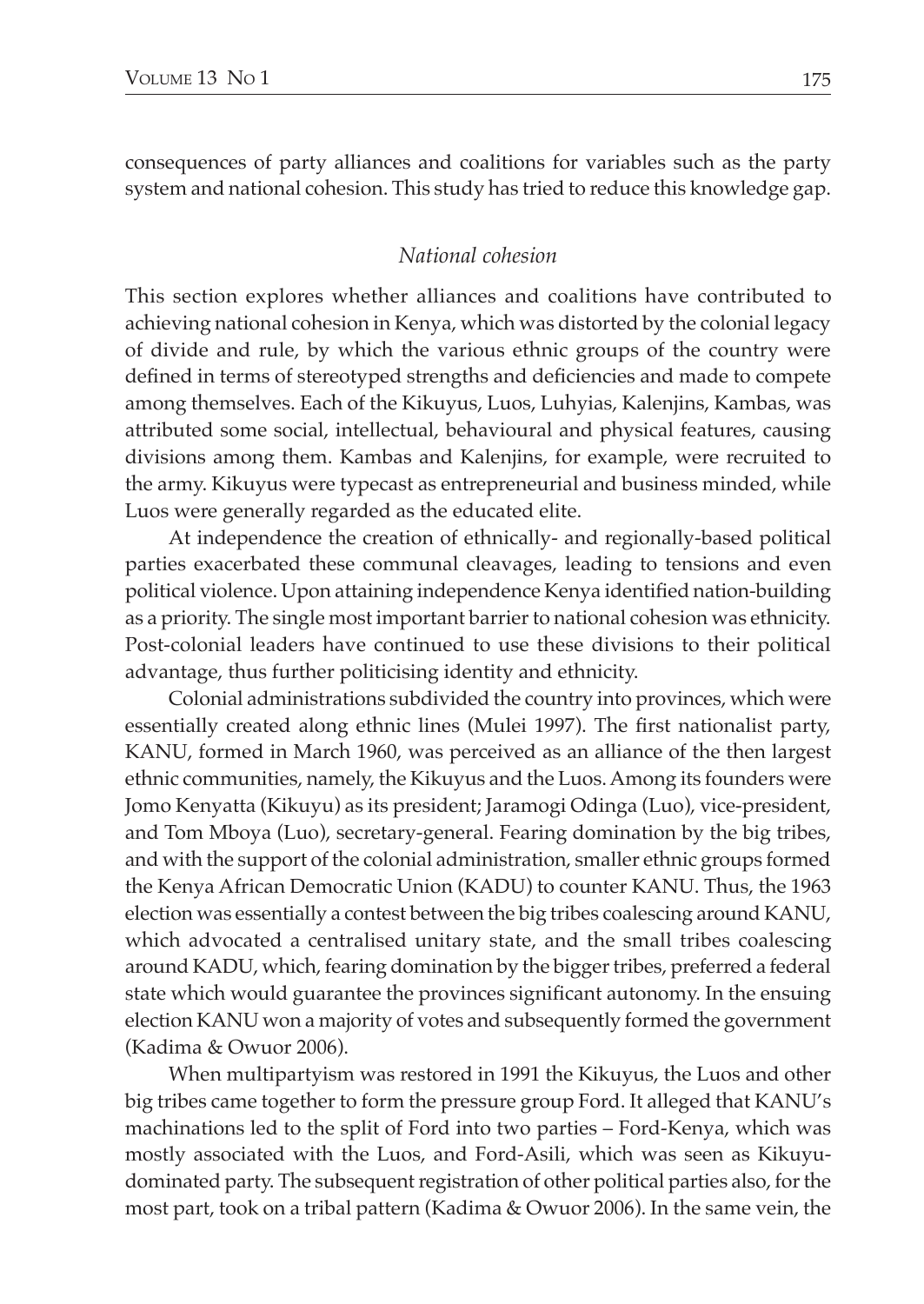results of the 1992 and 1997 elections reflected ethnic affiliations. Similarly, in 2002, tribal considerations came into play. The victory of the NARC was due to affiliate parties bringing their ethnic and regional votes into the NARC basket, effectively guaranteeing a victory. The eruption of violence after the announcement of the disputed presidential results was symptomatic of the existence of unaddressed ethnic divisions.

Electoral competition has resulted in regular ethnic violence, which attests to the ethnicisation of politics in Kenya. The centre of gravity of electoral violence has been in the Rift Valley and has pitted Kikuyu and Kalenjin against each other. The two groups have been fighting over land, and elections have served as a trigger for violence. It has been observed that every time Kikuyus and Kalenjins have been on opposite sides of the political divide (1992, 1997 and 2007) there has been violence. In 2002 there was no violence because President Moi (a Kalenjin) had chosen Uhuru Kenyatta (a Kikuyu) as his successor. Similarly, in 2013, Uhuru Kenyatta and Ruto (a Kalenjin) formed the Jubilee Coalition.

Since party politics in Kenya is notoriously ethnically based, to what extent do alliances and coalitions contribute to national cohesion? It can surely be argued that, by bringing together different and even conflicting ethnic groups, political party alliances and coalitions make such a contribution and that these groupings contribute to cementing the nation, as demonstrated by the nationwide enthusiasm generated by the formation of NARC. Coalitions have also allowed for a more equitable sharing of resources nationally. It has also be observed that grand coalitions like NARC (2002) and PNU-ODM (2008-2013) contributed to national cohesion because they were about the politics of inclusion, while smaller coalitions make sections of the population feel they are not represented in government. Conversely, the building of grand coalitions almost annihilates opposition, thus limiting checks and balances.

While electoral alliances ensure rapprochement among various ethnic groups, two main alliances tend to emerge. As a result, the country is frequently politically polarised and, under certain circumstances, for instance, when there are entrenched inter-communal divisions and when such groups are in opposed alliances, the rivalry may turn violent.

The NARC coalition undoubtedly contributed to a degree of national cohesion among Kenya's ethnic groups. On the other hand, the disintegration of the coalition, following a long and bitter rivalry between Kibaki and Odinga in the 2007 elections, and the post-election violence in 2008 saw the reversal of the gains made. Much of the violence in 2008, as indicated above, pitted Kikuyus against Kalenjin in the Rift Valley owing to the strong competition between the two groups over land ownership.

Interestingly, in the March 2013 elections an alliance between Kenyatta and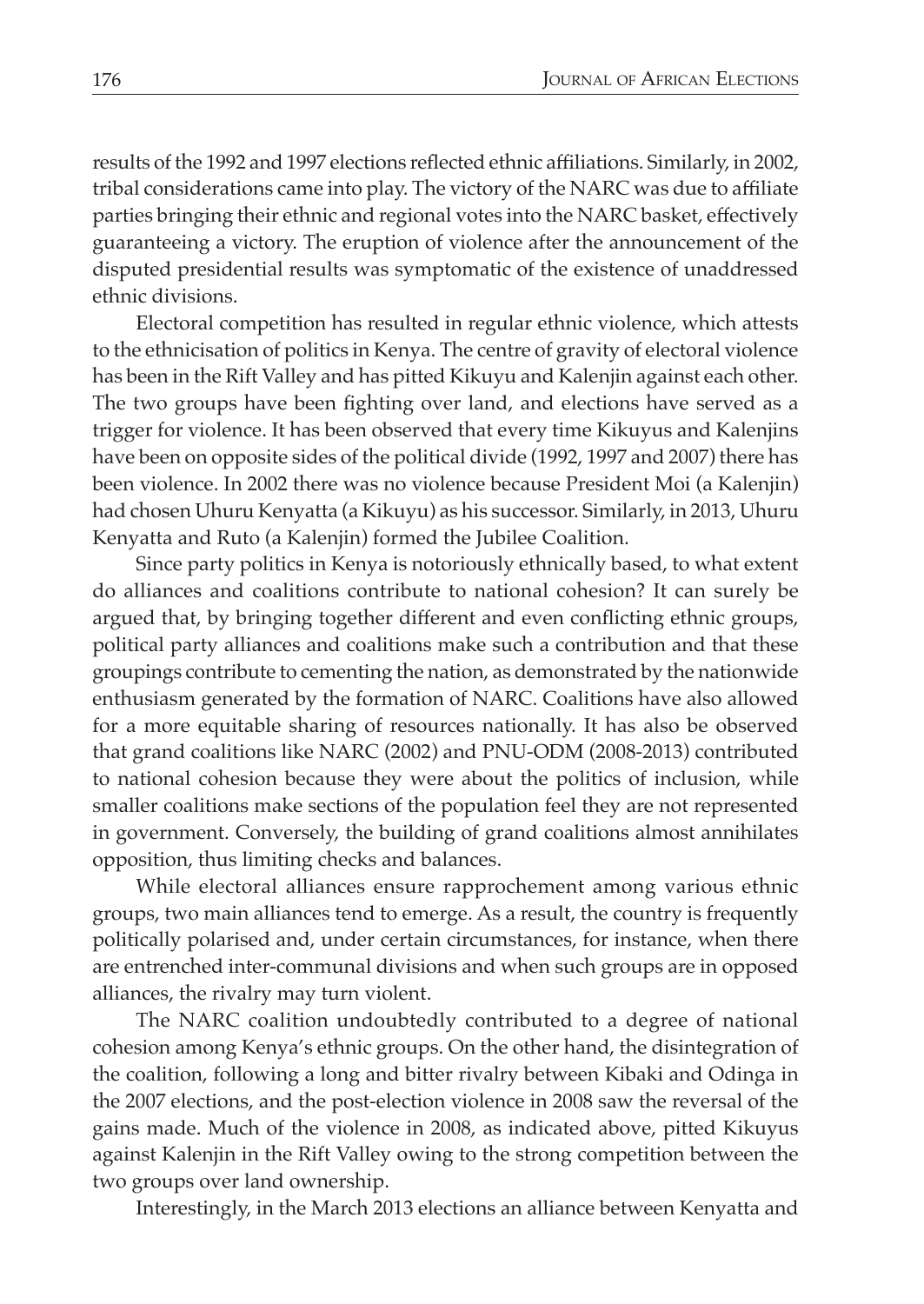Ruto resulted in more peaceful elections and improved inter-communal relations between the two ethnic groups. The relative peacefulness of the elections could also be attributed to solidarity between the two party leaders and their communities in the face of the ICC charges, which had a deterrent effect, especially on leaders who capitalise on the mobilisation of ethnic militias and organised groupings to cause chaos. The charges facing Uhuru Kenyatta, for example, involved his coordination and sponsorship of the Mungai militia to commit retaliatory attacks in Naiveté and Nauru against perceived ODM supporters. Aware of this fact, many leaders refrained from using organised gangs for political purposes during the 2013 elections.

From the above it can be concluded that party alliances and coalitions do contribute to a degree of national cohesion, just as their collapse may, in extreme cases, lead to politically-motivated ethnic violence, which, in turn, could culminate in undoing the progress achieved in national cohesion. It is hoped that party leaders in Kenya have learned since the 2008 hostilities that organised violence will not go unpunished.

#### *The party system*

Do party alliances and coalitions weaken or strengthen the party system and individual affiliated political parties? The NARC was Kenya's first experience with broad-based alliances and coalitions and it is believed that it, and subsequent coalitions, weakened the affiliated political parties and ultimately the party system, because once the coalition is in power the main leader negates some of the aspects of the agreement and does not fulfil promises made to coalition partners. Party leaders have therefore learned from this experience.

During the time NARC was in power all NARC parliamentarians were elected on the NARC ticket and could therefore not legally defect to their affiliate parties without having to face a by-election. This weakened the smaller parties and explains why, despite severe squabbles in the coalition, no affiliate party left it. The result was that most parties that entered into subsequent alliances and coalitions joined the grouping with full knowledge of the implications of losing the seat and therefore declined to be on the electoral ticket of the alliance but chose instead to be on that of their own party. Each leader chooses to keep and service his or her own party as a bargaining chip or in order to secure nomination if he or she fails to be nominated by the electoral alliance. This is how the PNU worked, as an umbrella party with its affiliate parties such as NARC-Kenya, Ford-Kenya and others, operating as individual parties and preferring to strengthen their own parties. In contrast, the ODM seemed to have learned from its NARC experience and integrated its members into a single party.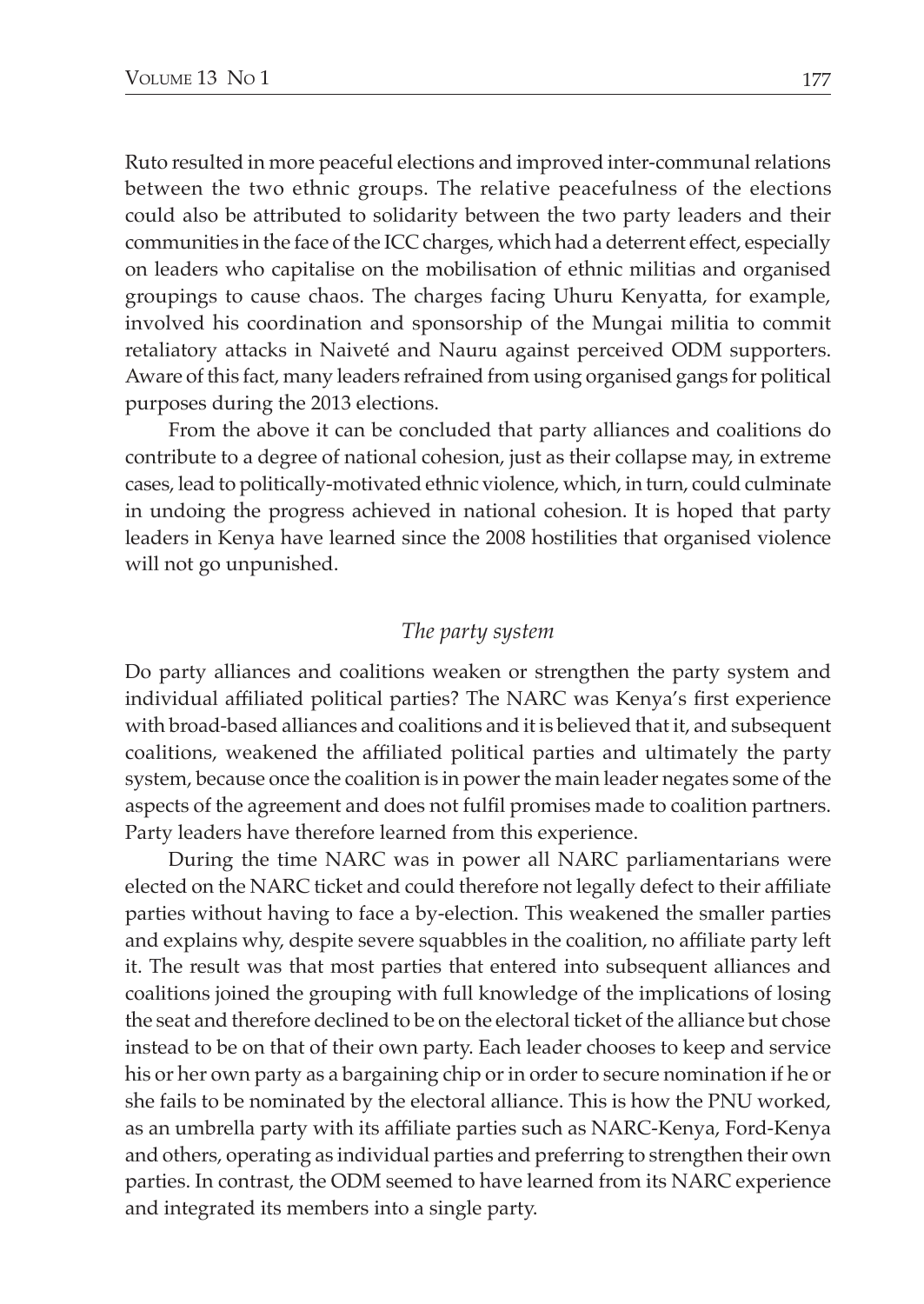In substance, it appears that when the coalition is strong its affiliate parties tend to be weaker. Conversely, when affiliate parties are strong, the coalition tends to be weaker (PNU). The challenge is to strike the right balance. On the other hand, since coalition leaders are the main beneficiaries of coalitions (eg, Kibaki in NARC, Odinga in ODM and Kenyatta in Jubilee), they tend to prefer a centralised and even integrated structure for better control of and discipline within the coalition while junior coalition partners favour a decentralised structure in order to keep their bargaining power and flexibility. This quest for independence by party leaders has resulted into a highly fragmented, unstable and weaker party system in Kenya.

#### **CONCLUSION**

This article has demonstrated that the building of party alliances and coalitions in Kenya is motivated by factors such as previous election results, the electoral system, the constitutional term limit, the political system and the country's ethnolinguistic characteristics. It has also shown that political parties form pre-election alliances and post-election coalitions as a vote- and office-seeking strategy. On the other hand, it shows that alliances and coalitions contribute to national cohesion in Kenya by bringing together polarised political parties and ethnic groups and a more equitable sharing of national resources. It also notes that the politics of inclusion which characterise grand coalitions like NARC (2002) and PNU-ODM have contributed greatly to national cohesion while smaller coalitions make sections of the population feel that they are under-represented in the institutions of the state. The building of grand coalitions almost annihilates opposition, thus limiting checks and balances. While party alliances and coalitions do contribute to a degree of national cohesion their disintegration may, in certain circumstances, lead to politically-motivated ethnic violence and therefore to undoing the progress achieved in national cohesion.

The study has also shown that party alliances and coalitions tend to weaken smaller parties and the overall party system in favour of the larger parties. This is due to the fact that junior alliance and coalition partners are general focused on short-term gains like appointments to lucrative posts, while the main parties focus on consolidating their parties and voting base precisely by poaching from their junior partners.

One of the effects of coalition politics in Kenya is the actualisation of the concept of power sharing in government and political office. The winner-takesall situation normally associated with FPTP electoral system has somehow been ameliorated by the new coalition politics. By formalising the coalition agreement between the URP and the TNA, the current Jubilee government is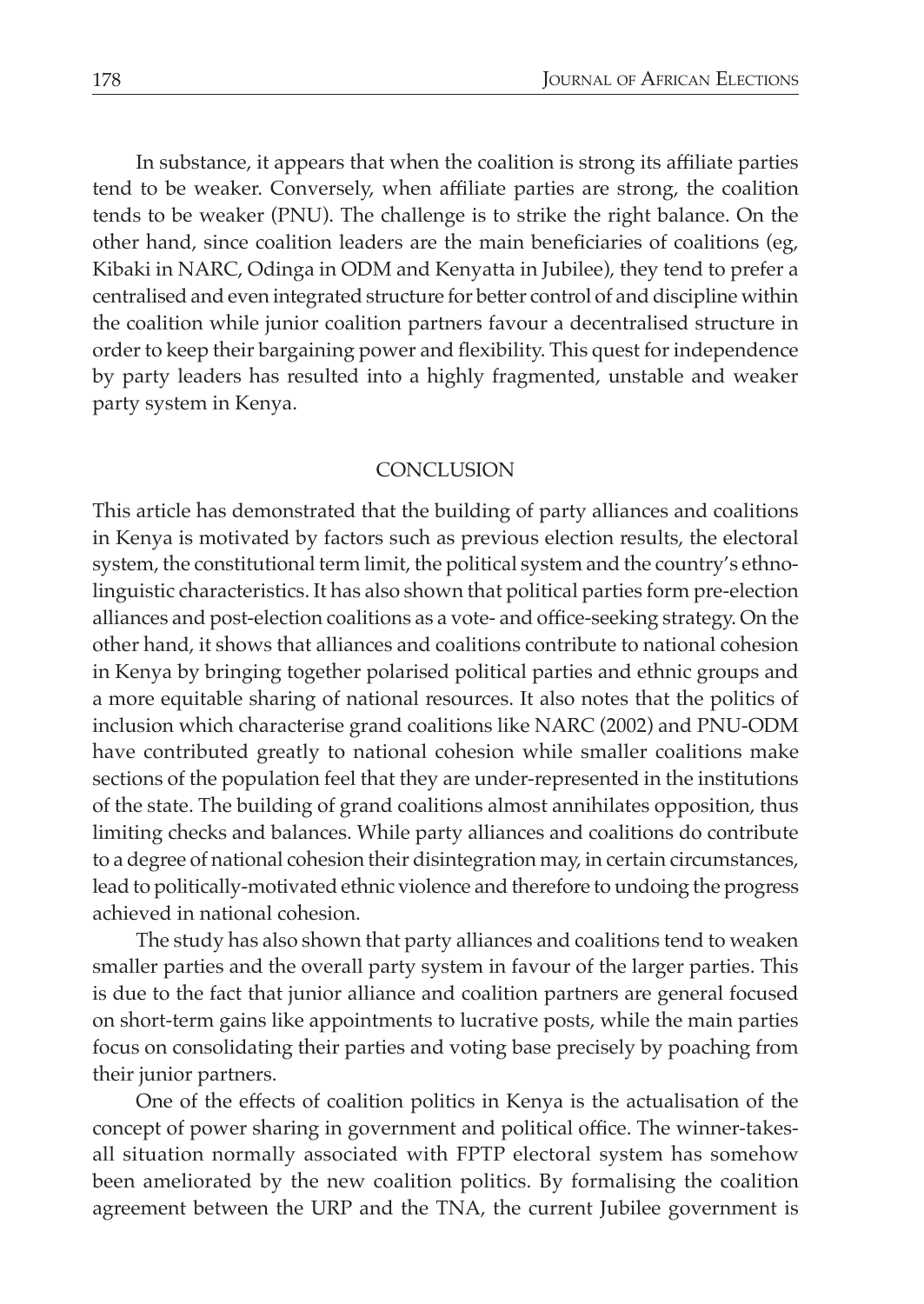evenly constituted on a 50-50 basis. Power-sharing arrangements under the new dispensation are more vividly manifested in the sharing of different tiers of government between the Jubilee and CORD coalitions. One of the most remarkable achievements of the new Constitution was the creation of a two-tier government consisting of the national government and the 47 county governments (devolved government) across the county.

The results of the last election effectively gave the Jubilee Coalition control of the national government while CORD controls 24 of 47 counties. The fact that devolution in Kenya involved fiscal, political and social devolution of power will, in turn, ensure that CORD will remain an important player in the governance of the country and will secure its relevance in the next five years. This is a departure from past practice, where, upon losing power, opposition parties were almost consigned to oblivion, which also explained their refusal to accept election outcomes in the past.

This power-sharing arrangement is new. It is worth observing the consequences of Kenya's party alliance and coalition politics over an extended period, from one election to the next, provided the alliances and configurations remain largely constructed along current lines.

––––– References –––––

- Axelrod, R. 1970.*Conflict of Interest: A Theory of Divergent Goals with Applications to Politics*. Chicago: Markham.
- Constitution of Kenya Amendment 1982, Section 2A .
- De Swaan, A. 1973.*Coalition Theories in Cabinet Formations*. Amsterdam: Elsevier. Elections Act 2011.
- Gamson, W. 1961. 'A Theory of Coalition Formation'. *American Sociological Review*  26(3), June.

IEBC Act 2011.

- Kadima, D. 2006. 'The Study of Party Coalitions in Africa: Importance, Scope, Theory and Research Methodology'. In D Kadima (ed). *The Politics of Party Coalitions in Afric*a. Johannesburg: Konrad Adenauer Stiftung and EISA.
- Kadima, D & F Owuor. 2006. 'The National Rainbow Coalition: Achievements and Challenges of Building and Sustaining a Broad-Based Political Party Coalition in Kenya'. In D Kadima (ed). *The Politics of Party Coalitions in Africa*. Johannesburg: Konrad Adenauer Stiftung and EISA.

*Kenya Gazette*. IEBC election report 2013.

Kriegler Commission Report on the conduct of the 2007 elections, published in 2008.